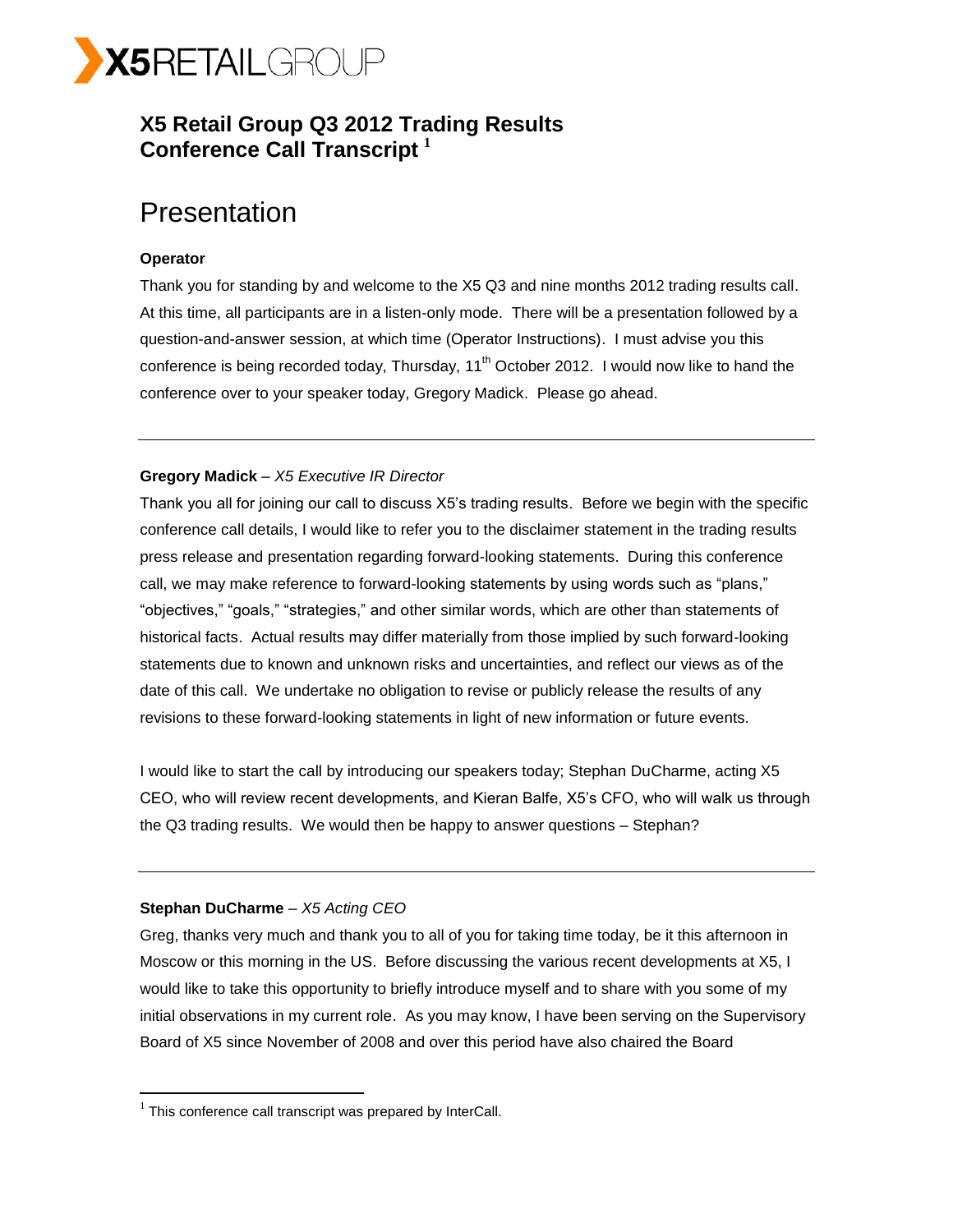Nomination and remuneration Committee. In this capacity, I was quite involved in our efforts to upgrade the Senior Management Team over this period.

On July  $13<sup>th</sup>$  of this year, I was delegated by my colleagues on the Supervisory Board to assume the functions of CFO of the Company. I have been very positively received by the Senior Management Team and I am very grateful to them for that, and by the employees in general and, as you can imagine, my first attention has been to them. Many of the members of the Senior Management Team were known to me previously as a result of my work on the Nomination and Remuneration Committee, and this has been very helpful indeed.

Before we discuss our results for the third quarter, there are a number of general messages that I would like to convey to you this afternoon. First of all, X5 is not, and has at no time been, without a CEO. There is no leadership vacuum at the Company. Second, it is not a secret that I do not have operational experience in the retail sector and that was a conscious decision on the part of the Supervisory Board in delegating me. I am not here to tell senior retailers or format heads, or supply chain managers how to do their daily job. My main focus is on stabilising and supporting the Management Team. Let us not forget that I am the third CEO at X5 in 18 months, and insuring that we are all focused on performance and execution and, more generally, on managing the process of change underway at X5.

Speaking of change, as a member of the Supervisory Board, I witnessed the unprecedented growth of the Company that took place over a period of four years, as a result of the series of mergers and acquisitions, and which propelled X5 to become the largest retailer in Russia in terms of sales. Over the 2006-2010 period, through the combination of four large retail companies, as well as significant organic growth, we effectively quadrupled the size of the Company. This rapid growth has, however, also presented us with significant challenges in terms of scale and complexity. For example, the resulting structure of X5 turned to be heavy and centralised, and we were not necessarily as responsive as we should have been to the needs of our customers. In addition, and just as critical, the Company may have grown faster than the internal development of talent needed to run it. This is, of course, not meant, in any way, to negate neither the important work that has been completed in the area of assimilation and integration, nor the many successes of X5 over this period. As you know, we have made significant progress in many areas, such as rebranding the 600+ Kopeyka stores, the completion of the SAP rollout, the reorganisation of X5 into a multi-format structure, and the devolution of responsibilities to the formats, the change and focus to a more customer-oriented assortment, the change in relationships with suppliers and last, but definitely not least, the selection of a new Senior Management Team. However, we are still in the process of learning to work under this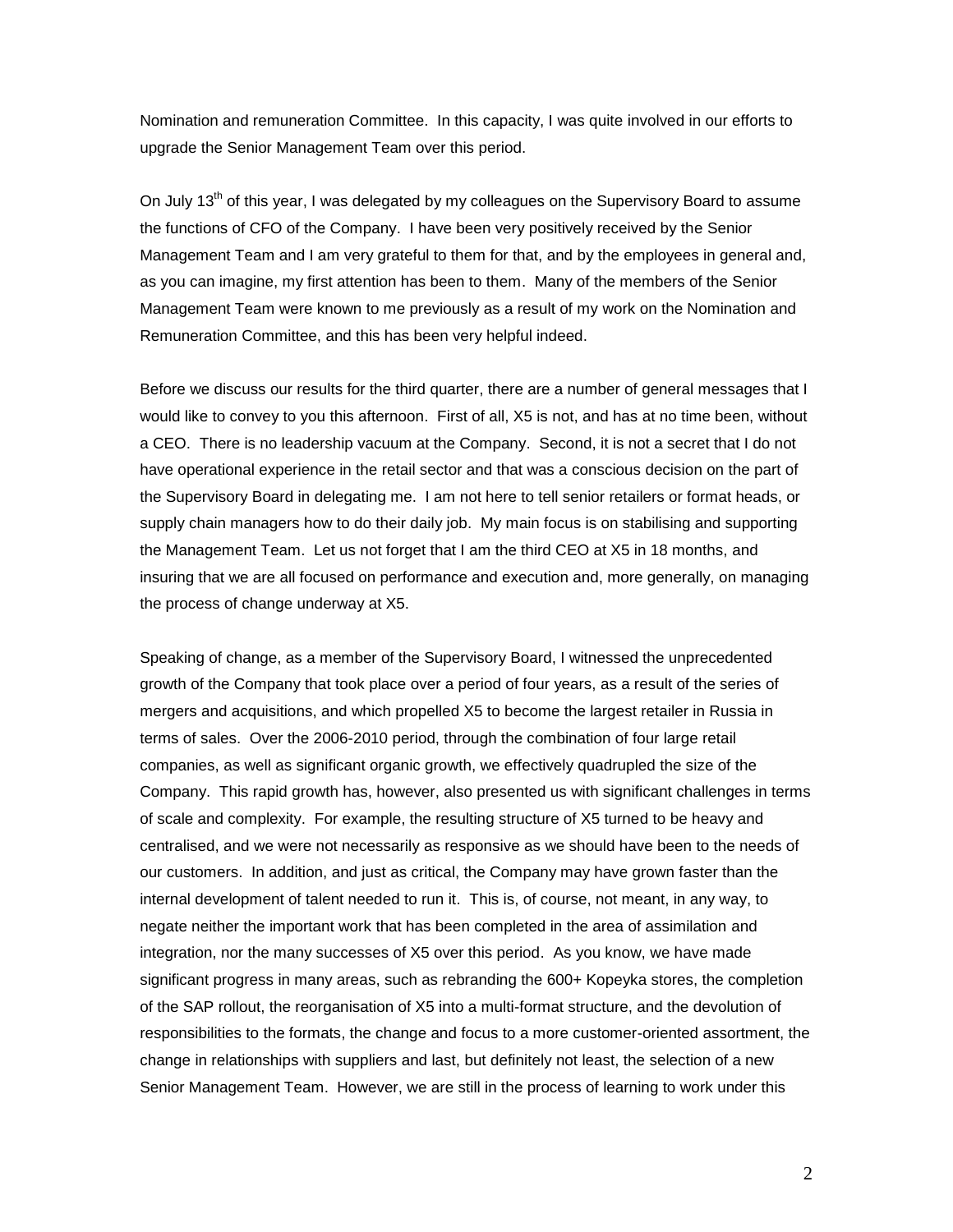new paradigm. We are, of course, making good progress, but this process will take time, and I prefer to be open and transparent about it.

If I had to estimate where we stand on this time-wise, I think we will need 2013 to fully complete the process of adaptation. This call is also a good opportunity to address some of the recent comments from analysts and investors regarding the changes the Company is going through and the assertion that X5 lacks a clear strategy or that we are in the midst of a Management crisis. There has been no change whatsoever to the strategy that was approved by the Supervisory Board and communicated to the market at the beginning of this year. We are focused on the consumer and on capturing a greater share of the consumer's wallet. The best way to achieve this is through a decentralised, multi-format organisational structure. The formats will continue to enjoy significant autonomy, including P&L, budgeting, assortment, and HR responsibilities, and we will capture synergies centrally by running integrated purchasing, supply chain and IT systems. We will also continue to focus on growing selling space organically by targeting expansion in our core central and northwest regions, and through continued openings in our other regions, to add value to the existing store base and to build critical mass from an operating and logistics point of view in all regions. I would like to underline that we will not grow at any cost, but rather to ensure that the new stores we'll bring online will be value accretive and provide sustainable growth. We will also make the necessary investments in Management and in store refurbishments to make sure we stay competitive in our core regions.

I would also like to address certain personnel changes that occurred during the quarter. One of these changes was to move Igor Sotnikov from the position of General Director of Supermarkets to Director of Logistics, thereby replacing Alexander Ermolenko. Igor had previously held the Direct of Logistics position for X5 in 2007 and 2008 and, at the time, he oversaw the integration of logistics for Perekrestok and Pyaterochka.

We filled the General Director of Supermarkets position internally by appointing Valery Tarakanov. Valery has been the General Director of our convenience store format since 2008 and he has extensive experience in the retail sector. While we were not unhappy, of course, with the performance of our supermarket format previously, Valery's entrepreneurial approach is already living a positive mark.

In August we also parted ways with Jan Fuchs, the General Director of hypermarkets. We have promoted the hypermarkets Finance Director, Svetlana Volikova, to the General Director position. Svetlana has been with X5 since 2007, prior to which she spent six years with Auchan. In parallel, we moved Christian Morat, who has over 20 years of international retail experience,

3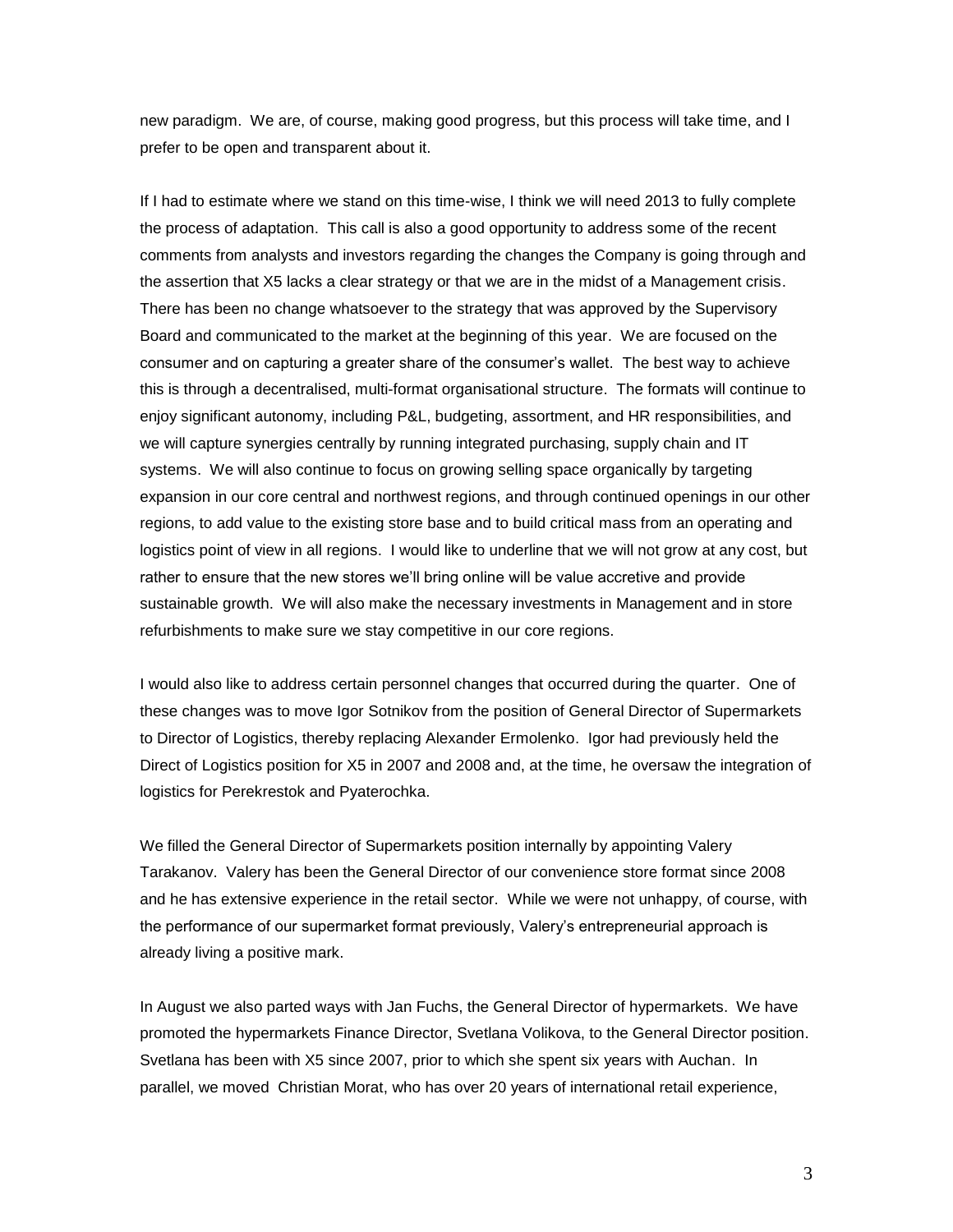including in Romania and South Africa, from Director of Marketing of the Discounter format to the same position at Hypermarkets, and we have provided the format with additional support by bringing in an external Operations Director, Pavel Tomanek, who has 13 years of hypermarket experience with Lenta and Tesco in Russia and the Czech Republic respectively. We can already see the improvements in the way this new team is working together, including the impact on current hypermarket operations.

The Management changes I've just mentioned were necessary to allow the team to strengthen the chemistry and working relationships necessary to start moving forward on strategy execution in a speedy and effective manner.

For the sake of completeness, I would like to add that Frank Mros, who has been General Director of our Discounter format since July, has recently strengthened his team by appointing Ange Maroz, formally with Biedronka in Poland, and Igor Pletnev, Head of our Development Division, as Operating Directors for his format.

I know that we originally planned to have analyst investor day at the end of this year, but due to the recent changes, we will have to postpone the event. I look forward to being able to introduce this team to the market sometime in the first half of 2013.

I would like to conclude my remarks with some comments on my position at X5 and on the CEO search. There is a lot of speculation in the market around who, if anyone, is leading the Company and responsible for the execution of its strategy. I can tell you in no uncertain terms that I am fully onboard and responsible for leading the Company. The Company's Executive Board reports to me and I think recent events have shown that I am prepared to make the necessary changes to move the Company forward. I enjoy the full support of the Supervisory Board. I have access, as required, on my part to my colleagues on the Supervisory Board, including our Chairman, Hervé Defforey, with whom I have worked closely for four years, as wells as Mikhail Fridman, whom I have known since 1995. At the same time, let me be clear that it is the Executive Board which manages X5 and not the Supervisory Board.

Regarding the search for, and appoint of, a permanent CEO, the Supervisory Board does not believe that the naming of such a person will be a catalyst event for the Company. Our current main priority is to ensure the stability of the Company and its Management Team, closely followed by this Management Team working together effectively to generate the results demanded by our shareholders. A CEO search is never simple and it must be ensured that the process is not disruptive to the Company, its business, or its Management Team. Bringing in an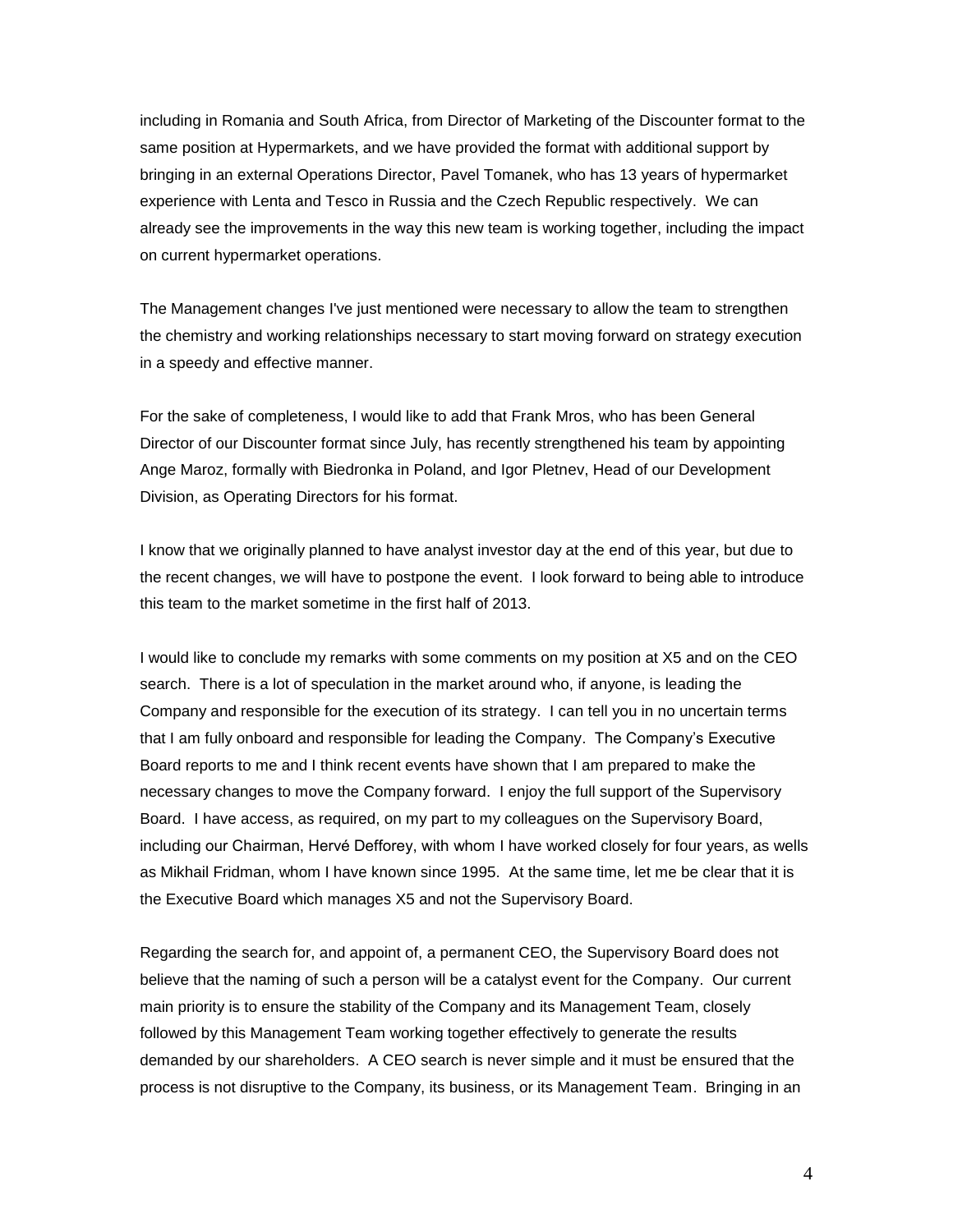external CEO to X5 at this particular moment, particularly an individual with no background or professional experience in the Russian Federation, carries with it additional risks. Furthermore, the profile of any CEO candidates or candidates should closely match not only the needs and requirements of the Company, but also its state of evolution and its corporate culture. The Supervisory Board is, therefore, proceeding with the appropriate mix of determination and caution as regards the CEO search in the interest of the Company and its long-term future.

Under the current circumstances at X5, the Supervisory Board is very clear that it cannot afford to make a mistake. I repeat cannot afford to make a mistake with respect to this very important appointment and I am sure that you would all agree with me on this one. We will, of course, report back to you in due course and as soon as there are developments. At the moment it is up to the current Management Team under my leadership to get on with our jobs and to generate a track record of positive, sustainable results for our customers, employees, and shareholders.

Thank you very much and I will now pass the floor to Kieran to discuss our Q3 results.

#### **Kieran Balfe** *– X5 CFO*

Thanks Stephan and good afternoon to all. Our consolidated net retail sales for Q3 2012 totalled RUR 115.9 billion, which represents a 10.4% year-on-year increase or approximately the same ratio of growth year-on-year as in Q2 of this year. As you know, the third quarter in X5 is generally influenced by seasonal factors and we saw about the same quarter-on-quarter decline this year as we did in 2011, or about 6%. The main factors driving the positive growth in Q3 sales include the Company's promotional and marketing activities, the results of the rebranded Kopeyka stores, organic expansion, and sales growth from maturing stores. We have continued to maintain the same levels of promo in Q3, as we did in Q2, and are generally pleased with the results on traffic and sales with regards to promo.

As we have stated in the past, promo is primarily a vendor-financed event and does not have a material impact on margins. In Q3, our rebranded Kopeyka stores continued to deliver growth by approximately 40% year-on-year. About 26% of this growth was in traffic and the remaining 14% was ticket growth, primarily due to an increase in traffic in the central region where the traffic growth was plus 34% and ticket was plus 13%, and to a lesser extent an overall increase in the ticket in all the regions. We also continued to increase sales through organic growth, adding 224,000 square metres year-on-year as of  $30<sup>th</sup>$  September 2012 for an increase of 13.6%.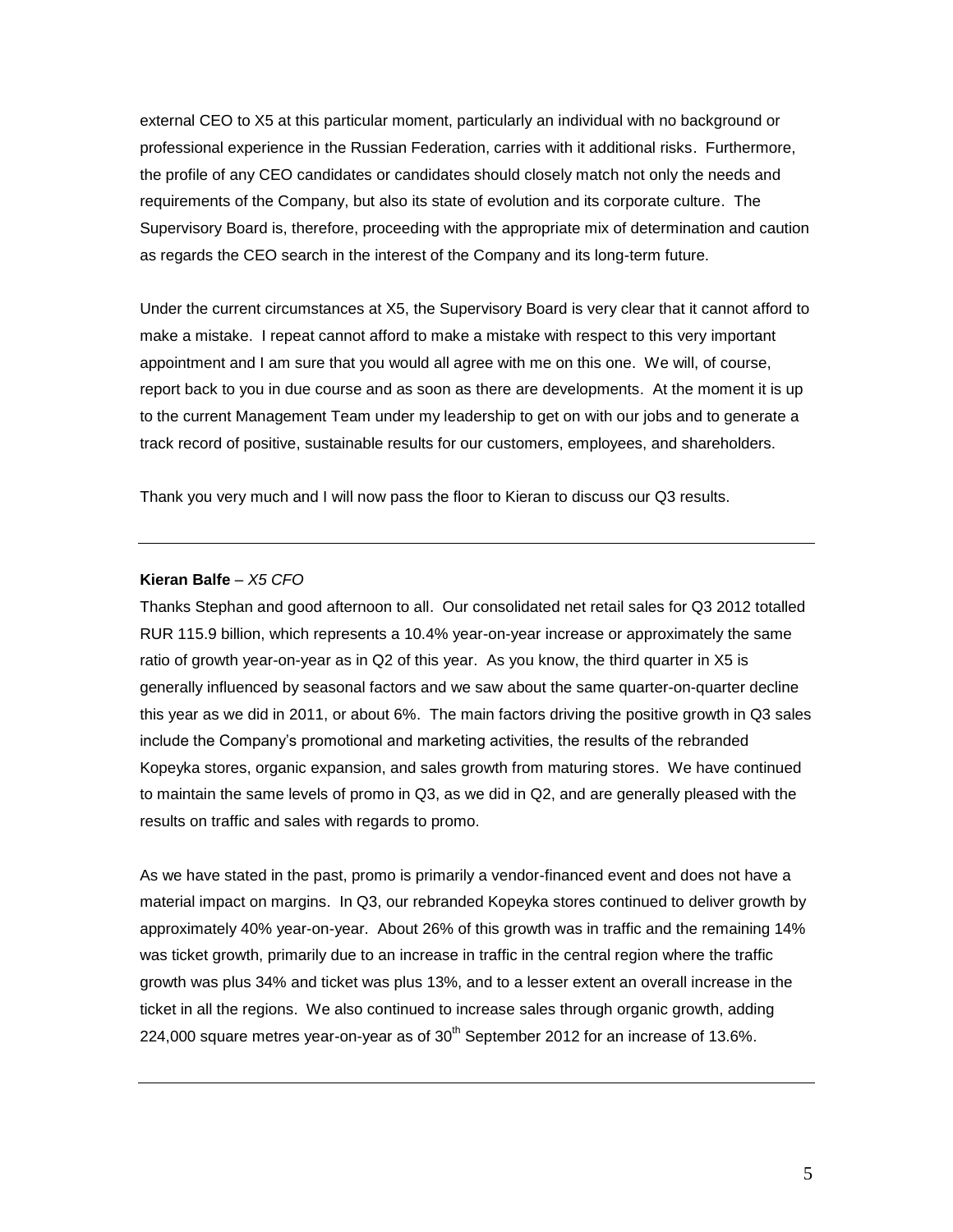During the quarter we have seen definite month-on-month improvement in the sales results of supermarkets and we are also pleased with the sales results of soft discounters in several of the other regions, i.e. regions outside of Moscow and northwest where year-on-year growth averaged about 30% during the quarter and also in the central region, or the region that Moscow anchors, which grew sales by more than 17% year-on-year. We have, however, continued to see weak sales results from our hypermarkets, which decreased by 9.9% year-on-year in Q3, approximately the same year-on-year decline that we saw in Q2. I would like to note that we did see month-on-month improvements in the results as the quarter wore on.

Now, let's drill down further into the third quarter trends. Total sales grew 10.4% in Rouble terms. This consists of an 11.1% increase in sales from new stores, which were impacted by a like-forlike sales decline of 0.7%. It's important to understand what's going on in each of our formats and on a regional basis, so let's take a look at the key drivers in more detail.

Starting with soft discounters, sales were up almost 16% year-on-year in Rouble terms, discounter-selling space has expanded by about 19% year-on-year, including 609 new stores. Total customer traffic increased by just over 12% at discounters to 344 million visits. Like-for-like traffic was down by 1.5%; however, the average basket increased by 4.1%, resulting in a 2.6% increase in like-for-like sales at discounters. The positive like-for-like results were primarily due to the results of the central region which recorded like-for-like results of just over 5% and were almost evenly split between basket and traffic. We did see weakness in the like-for-like traffic results in the northwest region, which resulted in the overall 1.5% traffic outflow in soft discounters during the quarter. The negative results in the northwest region are primarily due to increased competition as well as supply disruptions in this region as a result of flooding in one of our key distribution centres. We plan to target investments and store refurbishments to help support the competitiveness of our Pyaterochka stores in this region going forward. We also saw deterioration in the month-on-month results of Pyaterochka stores in Q3 2012 from 18% in July to just over 13% in September, which was primarily attributable to the reasons outlined above. We continue to maintain the level of promotional activities and are very encouraged by how customers are responding within the regions. Our focus is on winning customers and growing total and like for like sales, and we will continue to make the required investments to improve the value proposition of our soft discounter base, including investing in store refurbishments where required.

Moving to supermarkets, our sales increased by 6% year-on-year in Rouble terms this quarter. Total traffic was higher by about 3.3% year-on-year while the average ticket was up by about 2.7% year-on-year on the back of successful promotional activities. In general, we are happy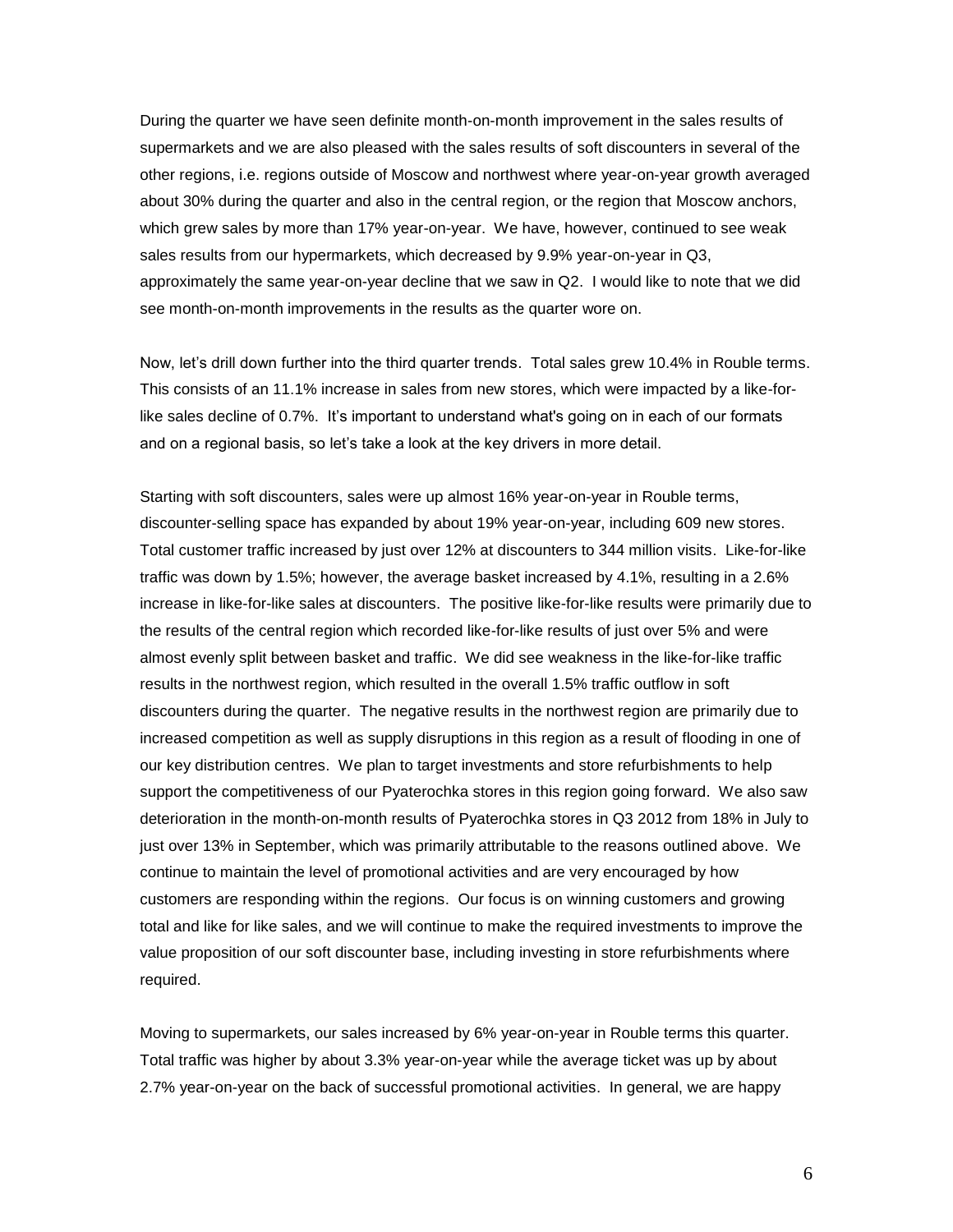with how supermarkets finished the third quarter. We saw steady improvement month-on-month in sales growth, which went from 4% year-on-year in July to 8% year-on-year in September. The main drivers of the increase were new store openings and the launch of a very successful marketing campaign in mid-August. During the quarter we opened nine supermarkets and in the last 12 months we have added 29 new supermarkets, representing a 9% year-on-year increase in selling space. I'm also pleased with the development of like-for-like sales and supermarkets during the quarter. We went from a negative 5% like-for-like sales in July to an almost flat likefor-like sales in September. The largest single contributor was improvement in traffic related to our marketing activities. We are number one in supermarkets in Russia and our strategy remains the same, and we will continue to build leadership in areas with the right demographics to support our supermarkets.

Hypermarket sales declined by approximately 10% year-on-year in Rouble terms, led by a 12% decrease in like-for-likes that was primarily due to lower traffic and which was compounded by the closure of a hypermarket store in Samara in July 2012. Our hypermarkets continue to be profitable, but sales densities reflect the ongoing transition of this format, as we re-establish its value proposition. As Stephan commented earlier, we have shaken up the management at this format and the team we have in place is working very well together. We are pleased with the month-on-month improvements that we have been able to achieve in the hypermarket this quarter in terms of total and like-for-like sales. During three months in Q3 we have just about halved the year-on-year decline in total sales, and like-for-like sales for 14% and 16% in July respectively to 7 and 8% in September respectively. I realise this is a dubious sign of success, but we are moving in the right direction. We still face several issues at our hypermarkets from increased competition and supply chain management to downsizing and standardising the store layout and size. However, I would like to reiterate that we are very pleased with the way the new team is working. We have carried out bottom-up analysis of our 76 hypermarkets and we know what the challenges are. We have rezoned approximately 16 of our hypermarkets to date and are using these tests as a result to establish the parameters of a model hypermarket going forward.

I think overall when we look at the business there are some basic things that we are doing that will continue to support sales in the future. First of all, a strong promo activity and communication with the customer is part of our day-to-day activity in all three formats; large number of new store openings, about 18% selling space growth to be added in 2012 versus 11% in 2011. We continue to see development in Kopeyka and in the second half of 212 we expect that all Kopeyka stores will show somewhere between 40 and 50% upside to their sales densities. In Q3, Kopeyka already demonstrated approximately 40% like-for-like increase year-on-year. We continued to work on the assortment and worked to make this assortment more customer

7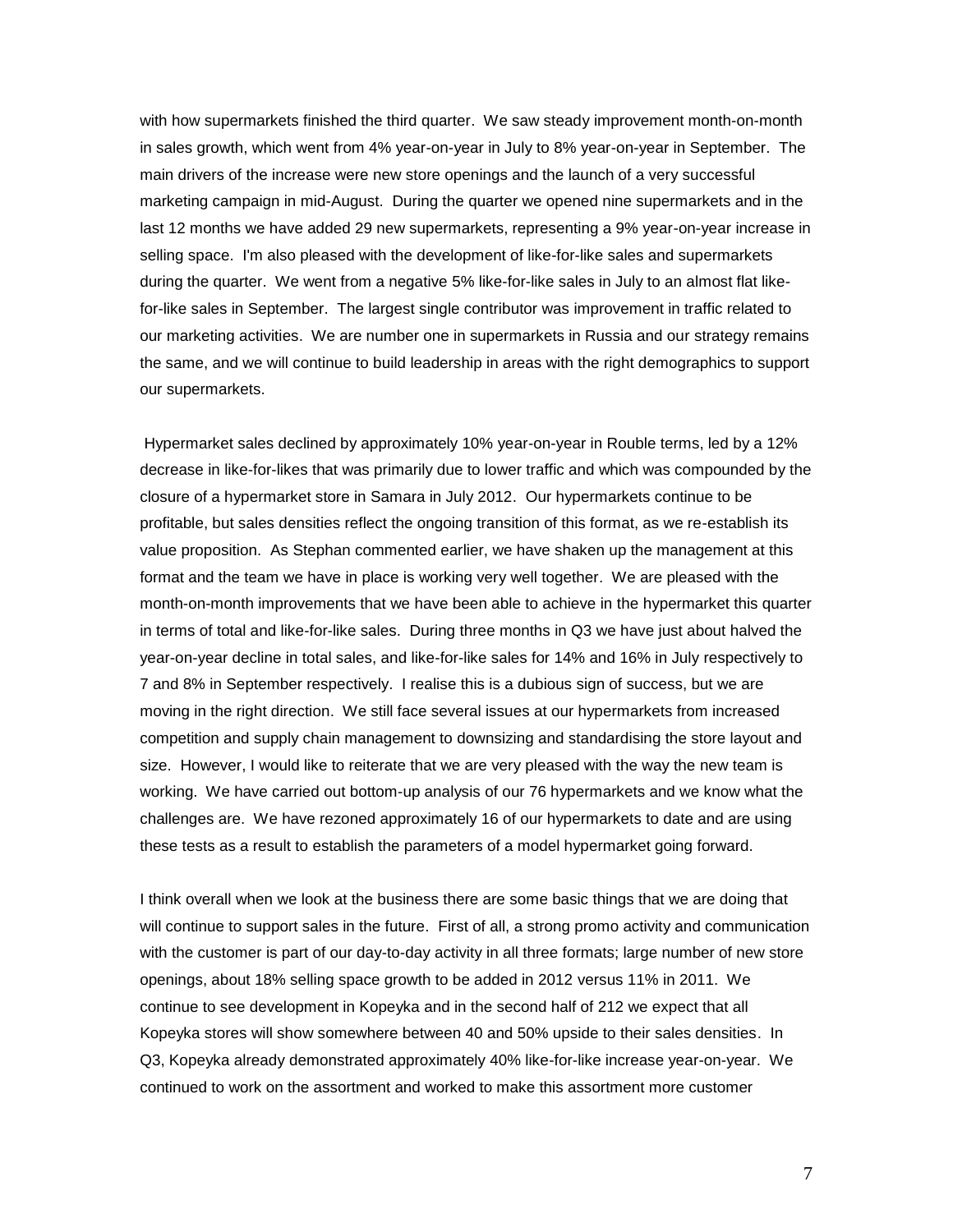oriented so as to drive traffic into our stores. Last but not least, there is the continuation of our quality programme to increase both the quality of the products and the service in each of our stores.

On the macro side, we expect to have some benefit of tailwind for sales growth coming from rising inflation on easier comps post Elections this year and escalated social spending. Regarding full year 2012 top line growth, if we take into account the 8.2% increase in net retail sales for the first nine months of 2012 and the 10% run rate that we maintained in Q2 and Q3, we expect full year 2012 net retail sales in Rouble terms to be somewhere between 7 and 9% higher year-on-year. I think we will see some pressure on the EBITDA margin in Q3, just the way we saw it in Q3 of 2011. We will update you on this and the full year forecast in our call in November. In terms of space expansion, we plan to add approximately 750 to 800 new stores or about 16 to 18% more selling space, as compared to our net selling space at year-end 2011.

Stephan and I will now be happy to take your questions and discuss third quarter developments.

# Questions and Answers

# **Anton Farlenkov** *– Goldman Sachs*

A couple of questions; well, first of all, you are saying that you are happy with the supermarkets performance but you are still losing customers, so you're minus 4.8% versus minus 4.1% in Q2, so your supers, based on my observations, started looking more like upscale Pyaterochka, which in my view has led to deterioration of traffic. Did you change your strategy and what is the action plan to move the traffic into positive territory? Honestly, I think it's not about promotion, so…or probably you have changed your strategy. Well, the same story about discounters, if you look back like a few years ago, and even a year ago, your discounters don't look the same; it looks like you've been saving quite a lot on maintenance. What is your action plan here as well, which can lead to positive traffic in the coming quarters?

# **Kieran Balfe** *– X5 CFO*

Let me reiterate what I think Stephan said earlier, which is there has been no change in our strategy since the beginning of this year, and there has been no attempt to, in some way, convert supermarkets to discounters at X5. There are very, very different stores in terms of their size, in terms of the number of SKUs that are addressed, in terms of pricing levels etcetera, and so from that point of view they serve different audiences and will remain part…the separation between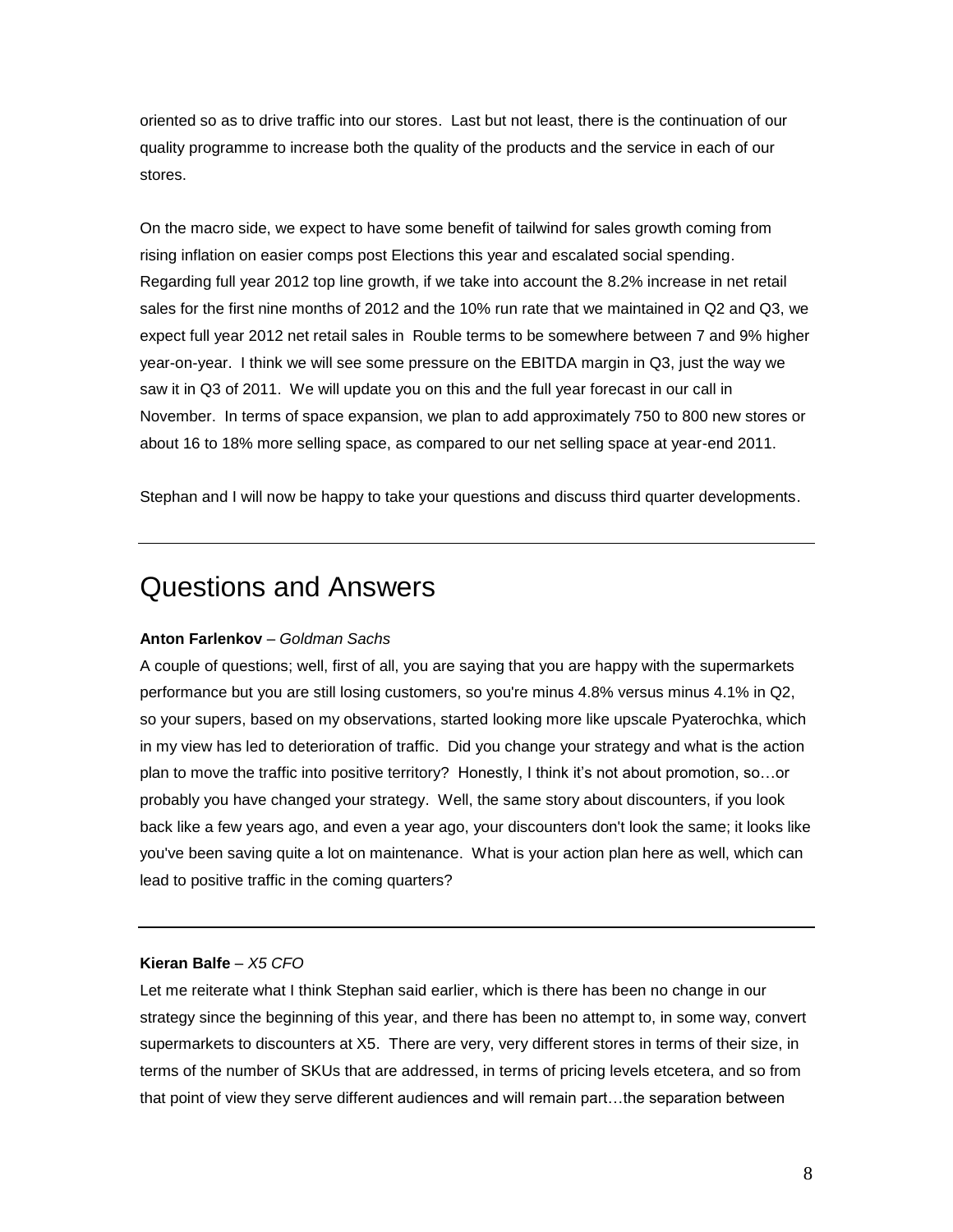supermarkets, discounters and hypermarkets will continue to remain part of our overall multiformat strategy, which we have embarked on back in 2006 and which we believe is key in securing the maximum amount of the consumers' wallet in Russia over the coming years.

In terms of the traffic, I think addressing traffic, first of all, in supermarkets, there is no one specific item that I can call out and say that will be the traffic builder. The reality is that we are the number in supermarkets in Russia and I think substantially ahead a large distance between us and the number two player, and this is an area which we've continued to expand at pace over the years, and the proposition has continued to improve over time. I think it will remain part of our overall strategy to develop this, what I would call, upper-ended part of retail over the coming years and we will use a multi-pronged approach to generate traffic going forward, including pricing, promo, assortment, mix, advertising etcetera.

In terms of discounters, again no strategic change in terms of what we have said to you earlier this year in terms of our growth pattern. First of all, we have to integrate Kopeyka, which we successfully did during the first nine months of last year, and I am pleased to say that the Kopeyka stores are now fully converted to Pyaterochka format and are obviously performing well in line with the business case, which we outlined in 2010 when we made the purchase, so that's been a priority. I think we have seen some great growth in the regions outside of Moscow and St Pete's, which we've said at the beginning of the year would be strategically important for us. We have obviously established a bridgehead in Moscow and St Pete cities and in northwest and central regions in general, but there were questions raised at a point in time as to whether X5 had the ability, the capacity, the Management bandwidth to be able to expand into regions outside of these areas and I think the fact that 50% of our growth in this year has basically come from the regions outside northwest and central indicates that we're fulfilling our strategy to continue to grow not only in those areas which we have a strong bridgehead, but also in areas outside of that, and we continue to use the type of format that has become very successful in Russia over the years, and which has been one of the reasons that positions us as one of the leading retailers in Russia, which is a format of about 400 square metres, 3 to 3,500 SKUs, offering the best value to the consumer anywhere in Russia, so we will continue to expand our operations throughout the country and there has been no change to the strategy in that regard.

# **Anton Farlenkov** *– Goldman Sachs*

But then why are you using Classic at supermarkets? I just…well, at least my observation is that the quality of personnel went down; it looks like you are saving on costs (a), (b) you are saving on maintenance a lot. Is it like lighting went down, there is dirty floors etcetera, just the basic stuff,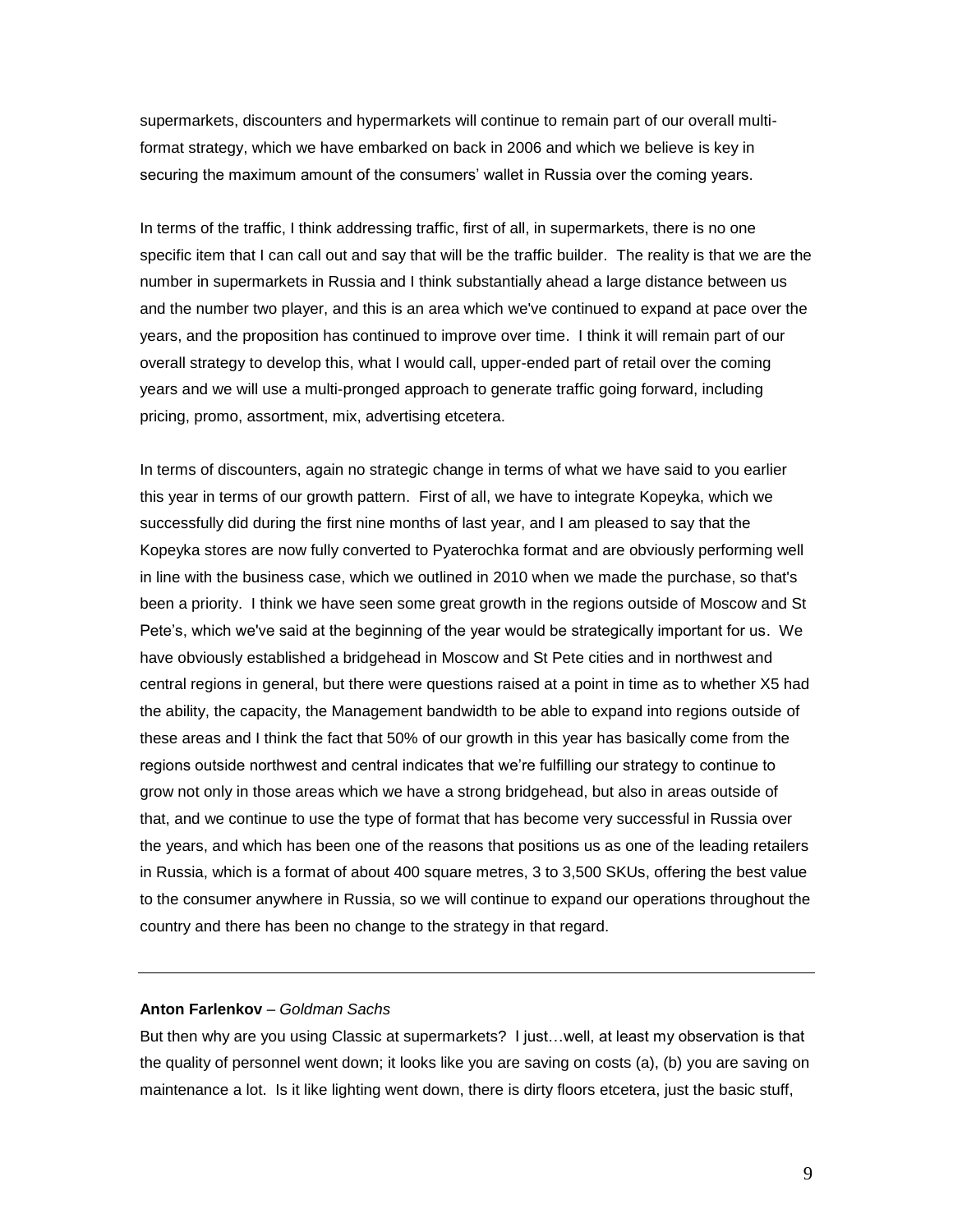and my question is whether you are going to increase maintenance expense or salary expense to supermarkets to make them…to take them back to previous levels. I have been going to…well, supermarkets for the last six years and I see dramatic shift change in the quality of services overall, so that's one of my concerns.

## **Kieran Balfe** *– X5 CFO*

I suppose to address your concern, in terms of supermarkets like-for-like sales growth, I am looking at the traffic for the last three months, and this will be up on the site after the call, but for July, August and September, and I'm looking for the like-for-like traffic, and I can see it going from minus 6, minus 5, minus 4, and looking across kind of the overall traffic levels for traffic and basket total sales I can see supermarkets going in July plus 1, August plus 4, September plus 4, so I am not sure the situation is as dramatic as you say it is. That notwithstanding, I'd say that I think one of the things that we have been very good at doing over the last several years is purchasing and integrating companies and, as Stephan said earlier, we're about halfway through the entire process of integrating a lot of those four acquisitions, the main acquisitions, to make sure that they function seamlessly under one chapeau, but I think one of the areas where perhaps we haven't been as good is on the maintenance and refurbishment, not only in supermarkets, but also I think in discounters, and I think you will see an increased focus on that, particularly in the northwest region of the discounters and across the board where necessary in supers and hypers, as we make sure that we have positive like-for-likes going into 2013 and beyond.

# **Brady Martin** *– Citi Bank*

A couple of questions, first I can't find the presentation on your website, so I was just wondering if you can tell us what were the monthly year-on-year growth rates? This is something you have been giving out the last few quarters. I mean I know the July number was 10% that you gave out after Q2, but I am not sure I understand a recovery really throughout the quarter, so that's the first question, just to get what are those monthly year-on-year numbers. The second question is really about the Pyaterochka performance ex-Kopeyka. I mean I recognise you're very satisfied with the Kopeyka performance, this 40% growth, 40% like-for-like growth, but the whole format is only up 2.6% year-on-year in Q3. I mean what was the Pyaterochka performance ex-Kopeyka and what is causing that what looks to be clearly a very negative like-for-like number. Is there something causing that beyond just Kopeyka stealing traffic, this recovery in Kopeyka basically stealing from Pyaterochka? Is there something beyond that like supply chain issues or something we should be aware of?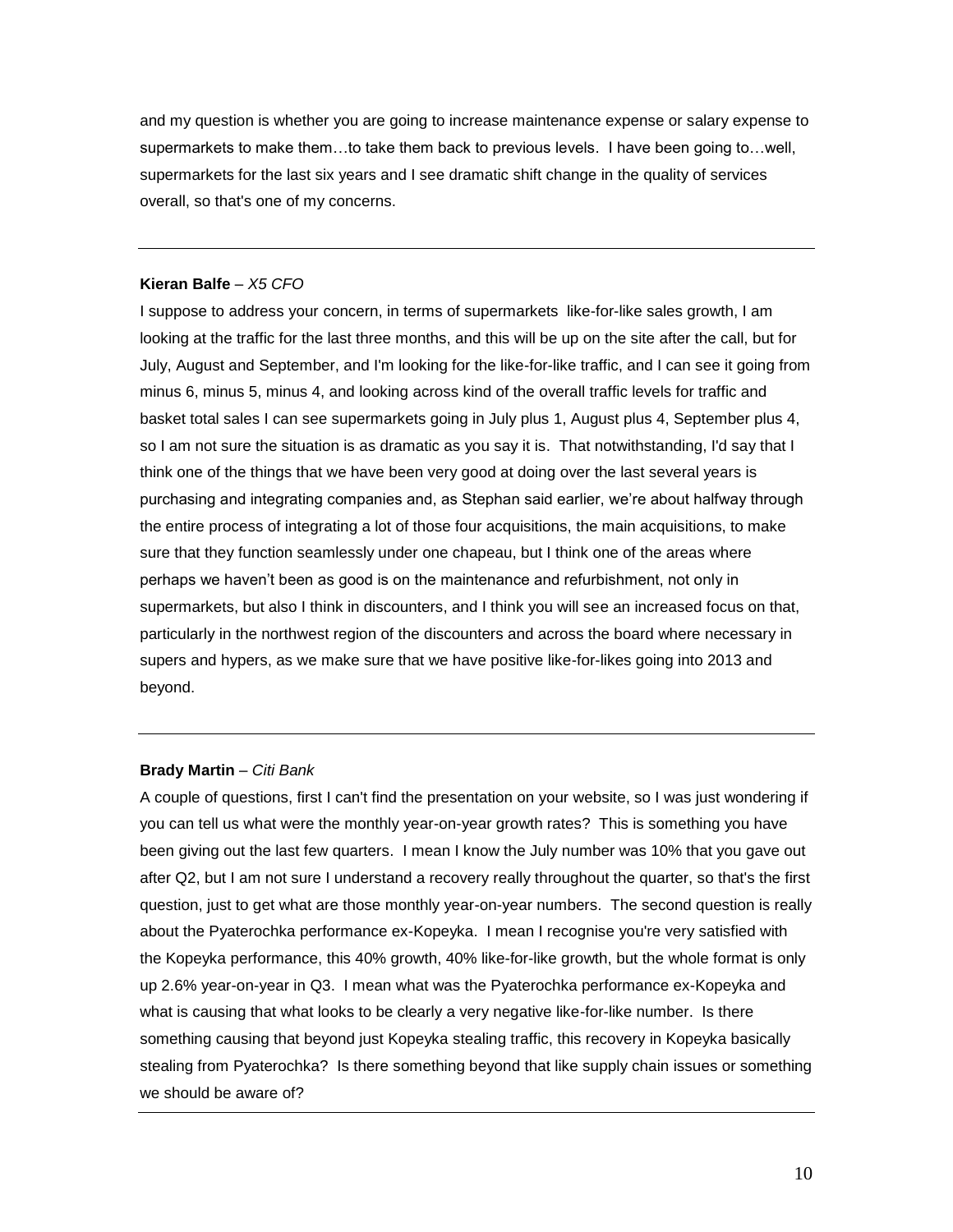Brady, thank you for the question. Let me take the second one first. I think in terms of Kopeyka, I will probably disappoint you with the answer, but for us Kopeyka no longer exists as an entity and I referred to it simply because I think it's come up in some previous calls when I've referred to it, but in essence it isn't a separate entity and the impact that that entity would've had on cannibalisation and whatever, you know, has basically kicked in from last year, so I don't there being a base business with Kopeyka or kind of a historical legacy, Pyaterochka. Reality is that for over a year now there hasn't existed a single Kopeyka store in this country, not a single one, and so from that point of view I talk about those stores in the overall context of Pyaterochka and not as kind of a separate block. Overall, I think we have said to you in the past is that, you know, in terms of like-for-likes and what have you, we have like-for-likes that are positive here. Obviously, I would like them to be more positive, but at least when we took the operation from one level in 2010 to a completely different level in 2012 through the acquisition, putting out over 1,200 stores last year and putting out nearly another 500 in the first nine months of this year, you know, we expected certain cannibalisation and what have you, but we would much…we would be of the opinion that we'd prefer to do that to ourselves than have somebody else to do it for us, so all in all I am happy with the overall like-for-like situation in Pyaterochka in the sense that I think the acquisition and the legacy stuff has come together rather well.

In terms of the numbers and the growth and what have you, and I apologise that this isn't on our site at this moment, but let me just give you some breakdown of what they are. In total net sales in X5 for July, August, and September, it's plus 10%, plus 11%, and plus 10% respectively. That's broken down into discounters being plus 18 for July, plus 17 for August, plus 13 for September; supermarkets plus 4 for July, plus 7 for August, plus 8 for September; and hypermarkets went from a negative of 14 in July to a negative of 7 in September, so I hope that gives you some flavour of what's been going on throughout the quarter.

#### **Brady Martin** – *Citi Bank*

Okay, yes, I mean that's helpful, but I mean I guess I would just go and focus back on Pyaterochka. I mean as I realise these formats, Pyaterochka has been rebranded for a year, but you're still calculating…you're able to give us the calculation for Kopeyka standalone, which are quite good numbers, but that means that if we remove Kopeyka, which is 20% of that store base, the rest of the chain is doing very poorly and even on the monthly numbers you're giving us, there is a clear deterioration, as the quarter ran on, despite the fact that food inflation, according to Rosstat, was going up quite steadily and if we look at your competitors we are seeing an acceleration in their top line growth, not a deceleration, so I am just trying to figure out what's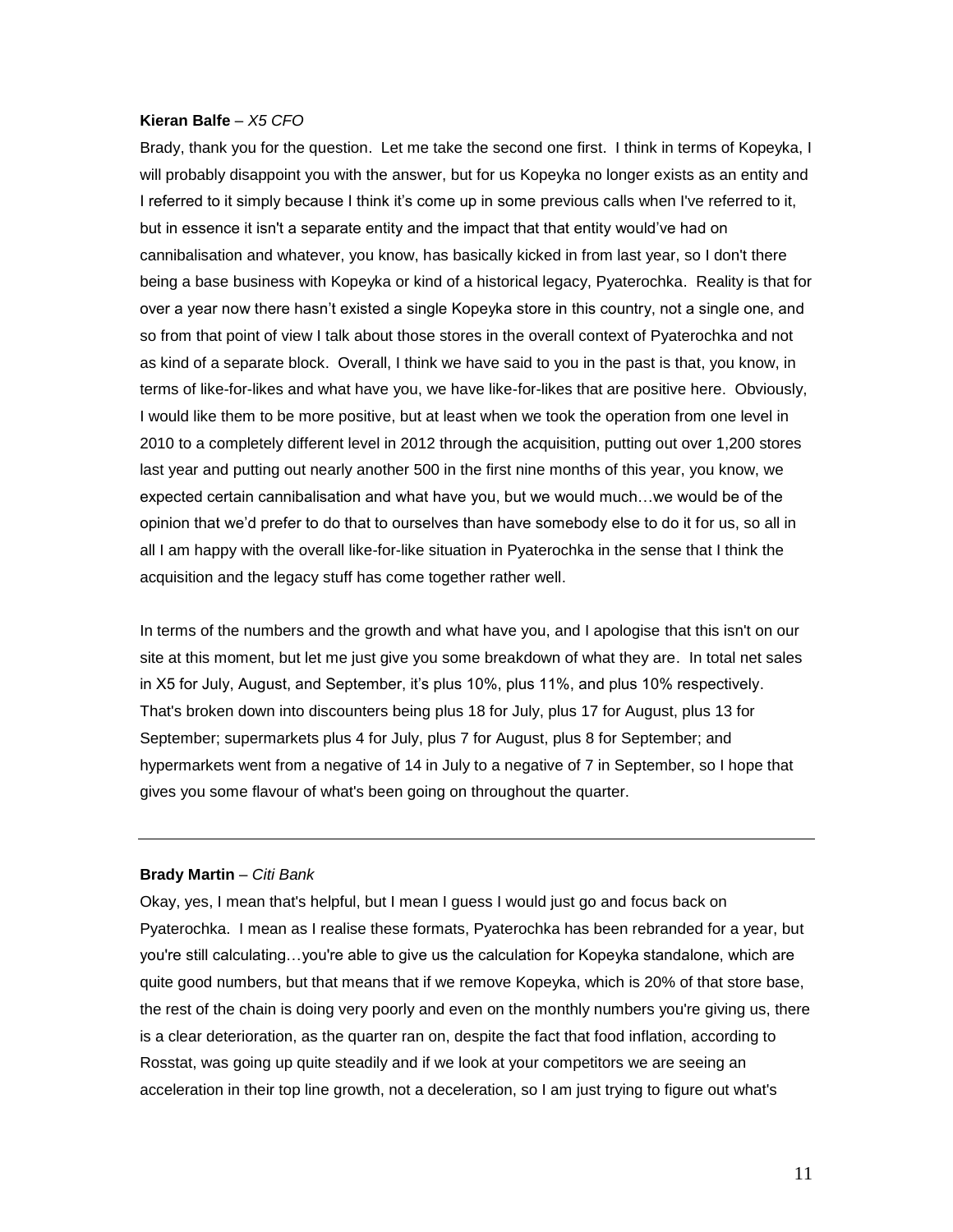going on at Pyaterochka that I'm missing here. I don't understand why that format seems to be performing particularly poorly as the quarter went on.

# **Kieran Balfe** *– X5 CFO*

I think coming back to what I had said in quarter two, we did expand that format dramatically between 2010 and 2012, and if you look at the numbers essentially that we put through the operation between those two, we had essentially put in about 600 stores from Pyaterochka last year and the bulk of our openings of 550 that were coming from Pyaterochka as well, so we added about 1,000 stores just in last year alone and obviously when you do that you cause a lot of things to happen for like-for-likes, because you're trying to make sure that all of those stores convert, are opened, and that the ramp-up period etcetera takes place appropriately, and that can have negative impact on your overall business for a temporary period of time. That said, I think we need to probably use this call as the last time when we really don't…when we look at the Kopeyka separately, because, you know, as we both said now in the last few minutes, it's already gone past a year, and so in essence the opening of those stores, as a unit, is probably…should not be treated separately to the organic growth we would have suffered last year.

Let's look at Pyaterochka all in all and I think if we do that we see that there has been 17% likefor-like growth in central region, which is our biggest business, for Q3. We have seen 30% growth in the other six regions that we have at X5, so that's I think healthy growth. We have seen some issues in northwest region. I think if I was to give the reasons for that, some of them are temporary like, for example, the issues we had with the flooding of one of our DCs, but being more sombre about it and being more frank about it, I would say that one of the things we did very well was doing M&A; one of the things that probably we didn't do so well was refurbishing our stores quickly enough and making sure that we were renewing those stores fast enough, as we were going through this rapid expansion that I was talking about. One of the key focuses for 2013 will be making sure that in our northwest region that that refurbishment and that we continue to generate positive traffic going forward, because that needs to be the bedrock will for our business, that Pyaterochka is the bedrock of our business at X5.

# **Brady Martin** – *Citi Bank*

Just one final question on…just a follow-up, I mean when do you expect to start seeing better performance in that format? Is it Q4, is it too early to expect better performance there or should we be expecting more deterioration as we saw as the quarter…as Q3 went through?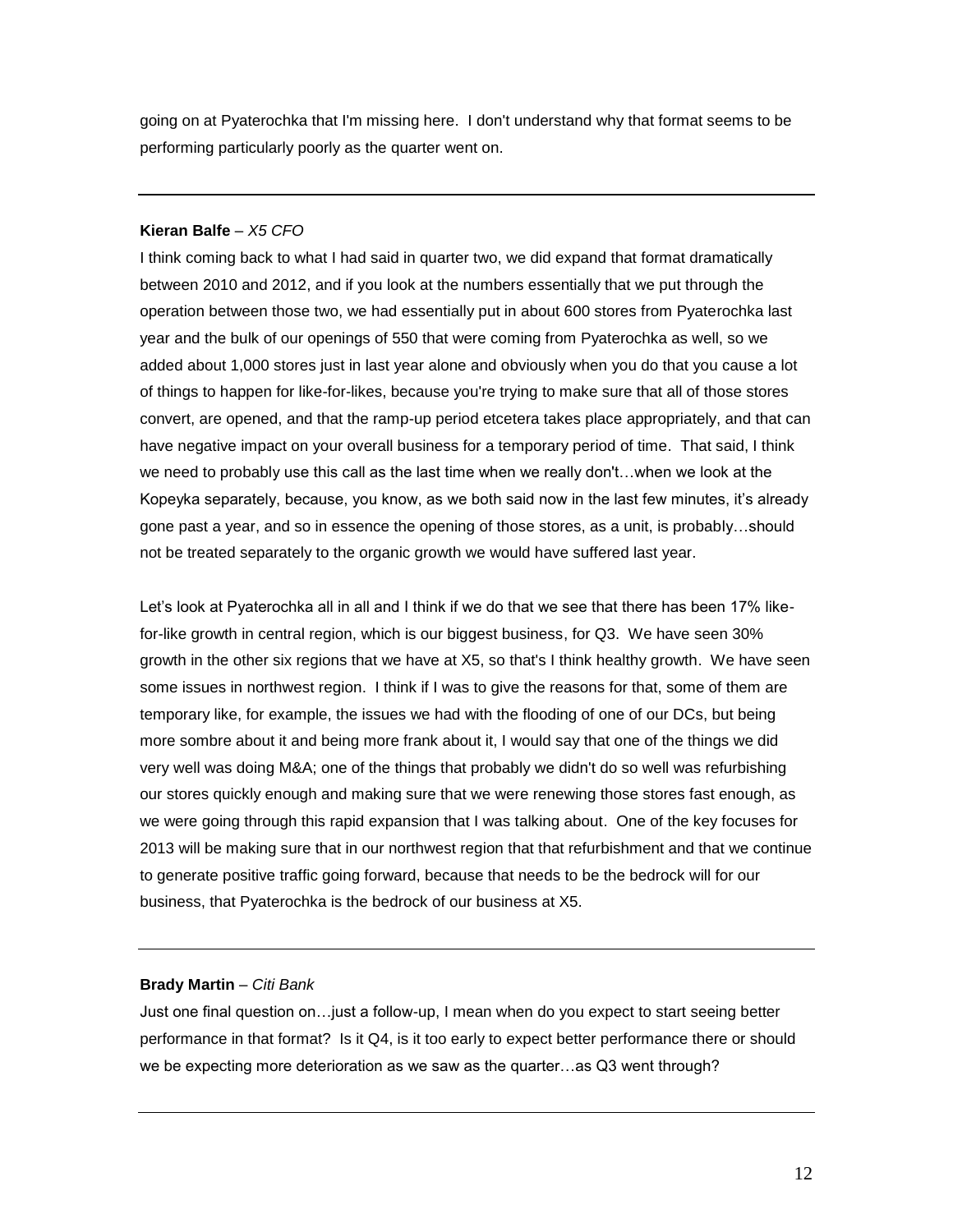I think it's…at this stage we have seen the growth for the last quarter and obviously, you know, I referred to a little bit earlier it is on a declining trend during the last quarter. It was 18% growth year-on-year. What I'm talking about here now is total sales in discounters, 18% in July, 17 in August, and was up 13% in September, so I don't expect a dramatic turnaround in Q4. I think, as I said to you earlier, we've got about 10%...at an X5 level we've got about a 10% top line growth in Q2, 10% top line growth in Q3, and if I look and give you a quick sneak preview for the first two weeks of October, it's running at about 10% as well, so I don't…whilst two weeks doesn't a quarter make, I don't see any great drama going on in Q4 and what I'd expect is to see, you know, a more gradual increase in the sales line across X5, including discounters, over time.

# **Patrick Shields** *– Wood & Co*

Sorry to harp on the same subject, I mean I understand – and this is coming back to the underlying performance of the Pyaterochka banner. I mean as you've just discussed with Brady, you know, it's probably wrong to look at it on a separate basis, but you are giving us the block of the positives. There is a part of the Pyaterochka store base which is running at 30 to 40% likefor-likes, you've got some of the regional stores that are running at mid-teens like-for-likes. Clearly, in the city centres, be it Moscow or St Pete's, which appear to be the problematic regions for you, you are seeing a relatively high rate of customer attrition. Now, you've talked about the fact that you may have lost sight of the customer a little bit, but how is that manifesting itself from an operational point of view. Have you got stock-out issues, have you still got assortment issues? I mean how far…you were talking in the last conference call about the need to rationalise the assortment matrix. Can you give us some sort of colour on how far you think you are through that process, how well you are managing the supply chain or the logistics into the stores? Are you still seeing that there is room for improvement and what type of improvement are you still looking for?

# **Kieran Balfe** *– X5 CFO*

Patrick, thanks for the question. I guess I would come back to what Stephan has said a little bit earlier, which is that, you know, when you think about what we did in Russia, it really was unprecedented. In fact, it's probably unprecedented anywhere in the world. We took four very large companies in different parts of the retail universe and we combined them, and having come from a company where, you know, I witnessed at close range the merger of two very large entities, and all the issues that are associated with that kind of thing, whether it's Procter & Gamble and Gillette or whatever, you know, you realise that putting together two companies is an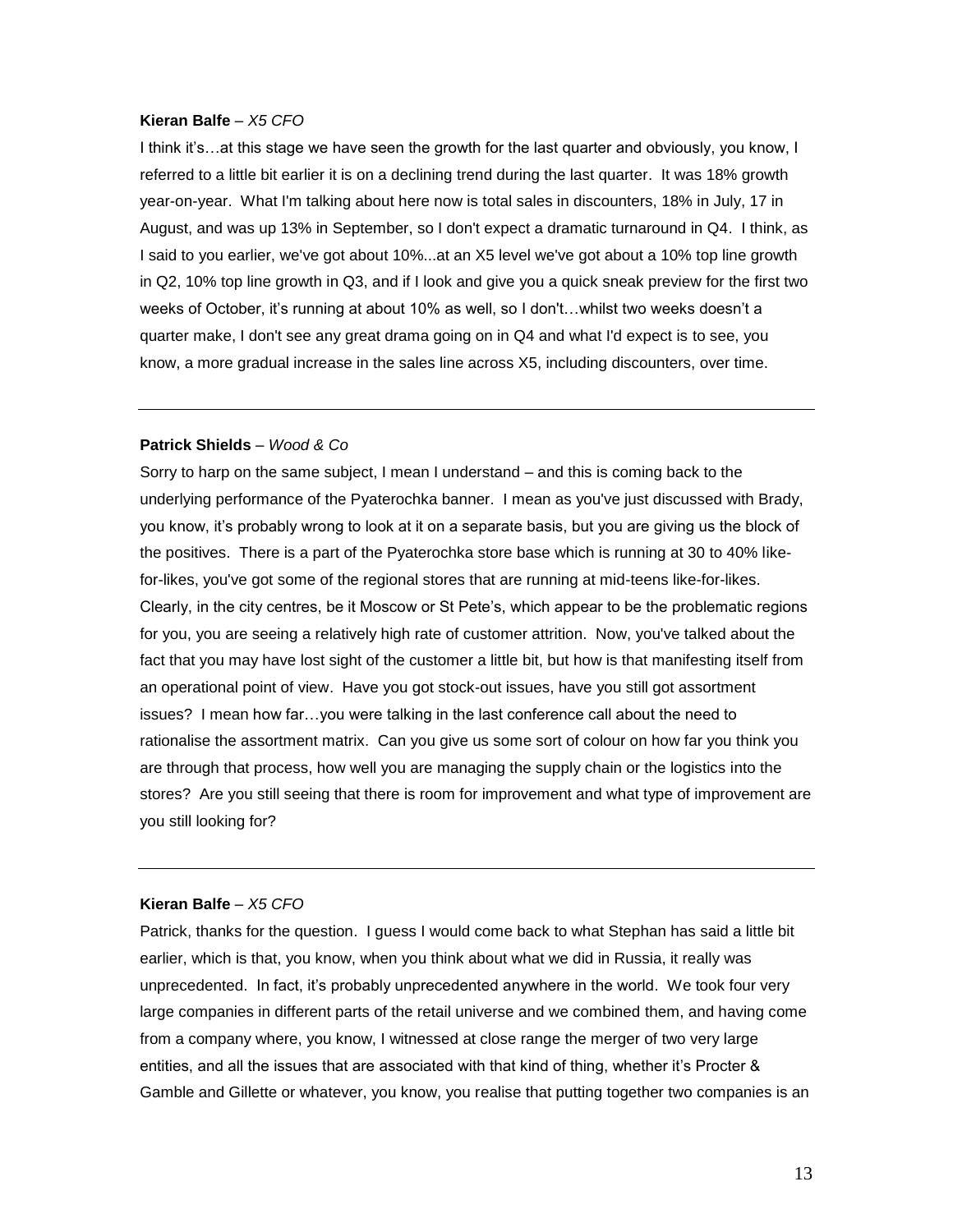enormous challenge logistically, financially, management-wise, culture-wise, etcetera. What we did in Russia was we put together four companies in the retail sector, which is an emerging sector, and I think what we're doing, and we finished that process at the end of 2010, I think what we're doing is we're digesting those four very large companies that we put together. I think Stephan had mentioned that he felt that we were about halfway through that process, so if you take that at about a three-year process, one and a half years or [audio] years to go and I think that's a reasonably good estimate in terms of, you know, the supply chain, the logistics, and assort ment issues etcetera that you've referred to. Obviously, when you move the number of stores in your network from 1,000 to 1,200 to 3,500 or something, close to 4,000, and you do that in a 24-month period, you put a lot of pressure on your logistics, your ability to be able to resupply all that kind of stuff.

I think we have managed the situation well, but not without some issues and I think, as I said, we're about halfway through the process of optimising the logistics and supply chain, whether it's from the point of view of establishing a smaller number of DCs, but more efficient DCs; whether it's the deployment of JDA software to go on the backbone of the IT we've already deployed, so as to improve our auto ordering procedures; whether it's sending our trucks overseas in order to purchase products and bring them into Russia for us, particularly on the fruit and veg side, which we discussed the last time I was on the call, and improving not only the price, but also the quality of offering to your consumer. All of these things have to be worked through in an environment where you're combing four companies together, which, as I said, I think is unprecedented anywhere in the world.

I think we are well in charge of that whole process and if you look at our EBITDA levels, they're certainly at a very healthy level compared to other retailers throughout the world, but I would say we have another, you know…until the end of next year to work our way through all those issues.

## **Patrick Shields** *– Wood & Co*

I mean I get that and I think you've been very good at explaining that. I just wonder whether you can give us a little bit more kind of granularity on what is specifically happening in Pyaterochka, because it seems to be that many of these operational issues are actually focused on the platform that's supposed to be your growth platform and however you look at the numbers you can't get away from the fact that it appears relative to you competitors that customers are still walking out of the door on a like-for-like basis, and I wonder what you guys feel is the principal cause of that and maybe to give us some idea of how you think you're addressing that. I mean I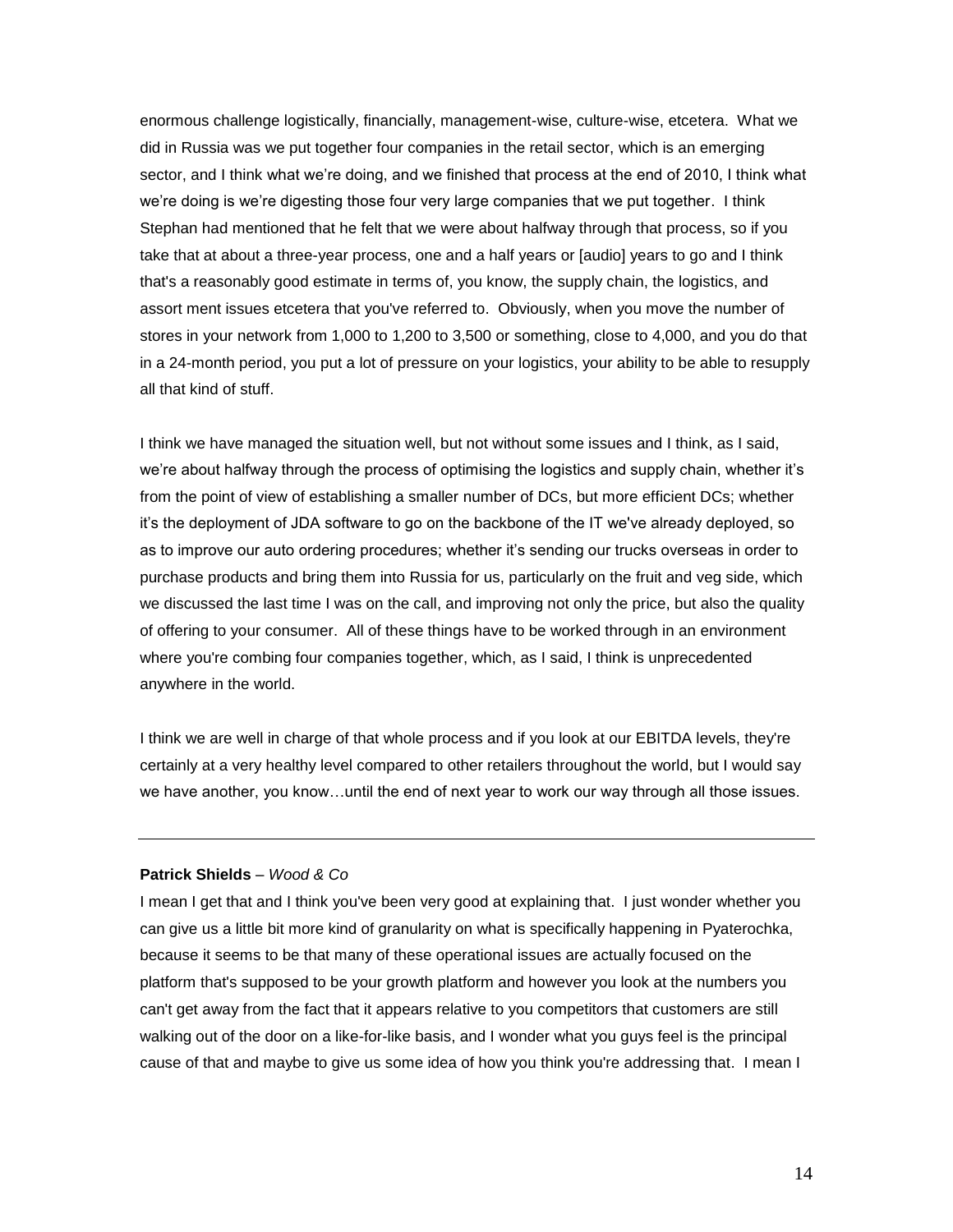am aware that there are several contributing factors, but I wonder what you feel that you are doing and doing well or better now that it's going to reverse that trend.

# **Kieran Balfe** *– X5 CFO*

Yes, I suppose and probably back to what I said a few moments ago is that I think in terms of seven of the eight regions we occupy, you know, we're seeing pretty positive growth in terms of the overall growth within that format, you know. It's been double-digit all the way through. In terms of like-for-like traffic and what have you, if I look at something like July, August, and September, it oscillates somewhere between about minus 1 and minus 2% and I think we need to get at that through refurbishments, increasing the amount of fresh and dealing with the logistics issues that we have that reduces the out of stocks in those stores. But that notwithstanding, I don't think…I mean, again, like-for-likes if you strip out inflation, it oscillates somewhere around kind of, you know, plus 1, plus 2, and never much more than that, so it's not like this is something which is beyond us. I think we've got very strong growth in seven of the regions and I think we are dealing with those issues and I would look forward to positive traffic coming into those areas over the next year, but I think we do have one specific area, which hasn't been as good as we thought it should be and that was northwest and that's where we started. I think the lesson there is that we didn't spend enough time going back and refurbishing those stores and reinvesting when perhaps we should have. I think we just need to address that, but we are front and centre that's front and centre in front of us and at the end of the day I think going into next year we will see a greater focus there and you will see that coming through in the numbers.

# **Patrick Shields** *– Wood & Co*

Does that mean…I mean you envisage getting back to…and that you've got footfall market share to restore in those regions where it's been weak in the mix or do you think you kind of stabilise where it is now.

# **Kieran Balfe** *– X5 CFO*

At the end of the day, you know, we've got to take the overall traffic growth in the context of the overall like-for-likes. I mean one way to restore positive traffic is to take a hit on your basket. We could do that tomorrow morning, but we've no desire to, so we are seeing positive like-for-likes, let's not lose sight of that, and the fact that the traffic growth is negative masks perhaps the overall truth, which is one of positive like-for-likes. I do accept that we have more to do in terms of bringing traffic back into our stores and making sure that that remains a constant feature of our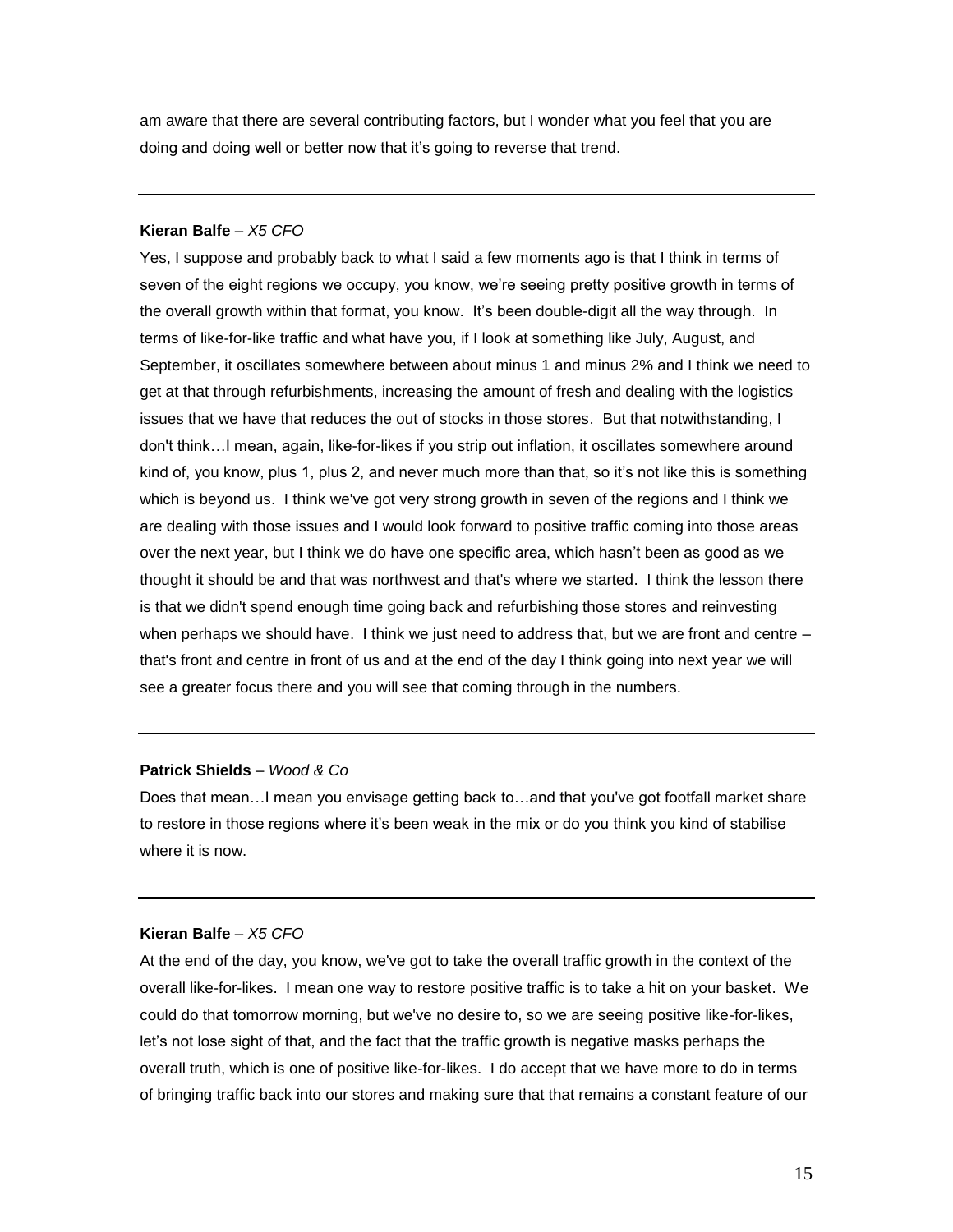growth going forward, because, you know, traffic is the basis of a healthy retailer, but again these are, you know, minus 1, minus 2, well within our competence to solve and I think, again, you know, this is negative traffic against a background of positive like-for-likes and in seven of those regions we have seen, I think, very healthy growth from 17 to 30% in total, but I think we've identified where the issues are in northwest and are dealing with those, and I look forward to more positive results going forward, especially given the Management Team we've deployed and the speed at which they are addressing the issues.

#### **Patrick Shields** *– Wood & Co*

Okay. I mean you put it out there that there was going to be pressure on the EBITDA margin in the third quarter. Can you articulate where that's going to come from and are you still sticking to your full year EBITDA margin guidance of 7% plus?

## **Kieran Balfe** *– X5 CFO*

On that front is that if you look at Q3 last year, we did just north of 6% in the Q3 and I think Q3 has been traditionally a tough quarter for us, because we tend to see a decline in sales versus Q2, but the cost base doesn't tend to alter much, so you tend to see a certain amount of suffering on the EBITDA line on that quarter alone. Today, you know, I am not commenting on the EBITDA guidance for the year. I think there will be a call in November where not only will we take your through the profit and loss account for the first nine months and the quarter, but we will also give you the full year guidance for top line and EBITDA at that stage, but I think it would be premature to do that today.

#### **Andrey Nikitin** *– Alfa Bank*

The adjusted top line guidance for 2012, what implications would that have on your Capex programme for this year?

# **Kieran Balfe** *– X5 CFO*

We had talked about, you know, Capex in the kind of 30-plus billion Roubles range and, frankly, I don't anticipate much change to that number, because in the end of the day, you know, if you look at the number of stores that we've opened so far, it's about 470 this year net and we're targeting somewhere between 750 and 800, so if you think about it, the vast majority of our store openings happen in the last quarter of the year and this has been traditional for X5 and for many other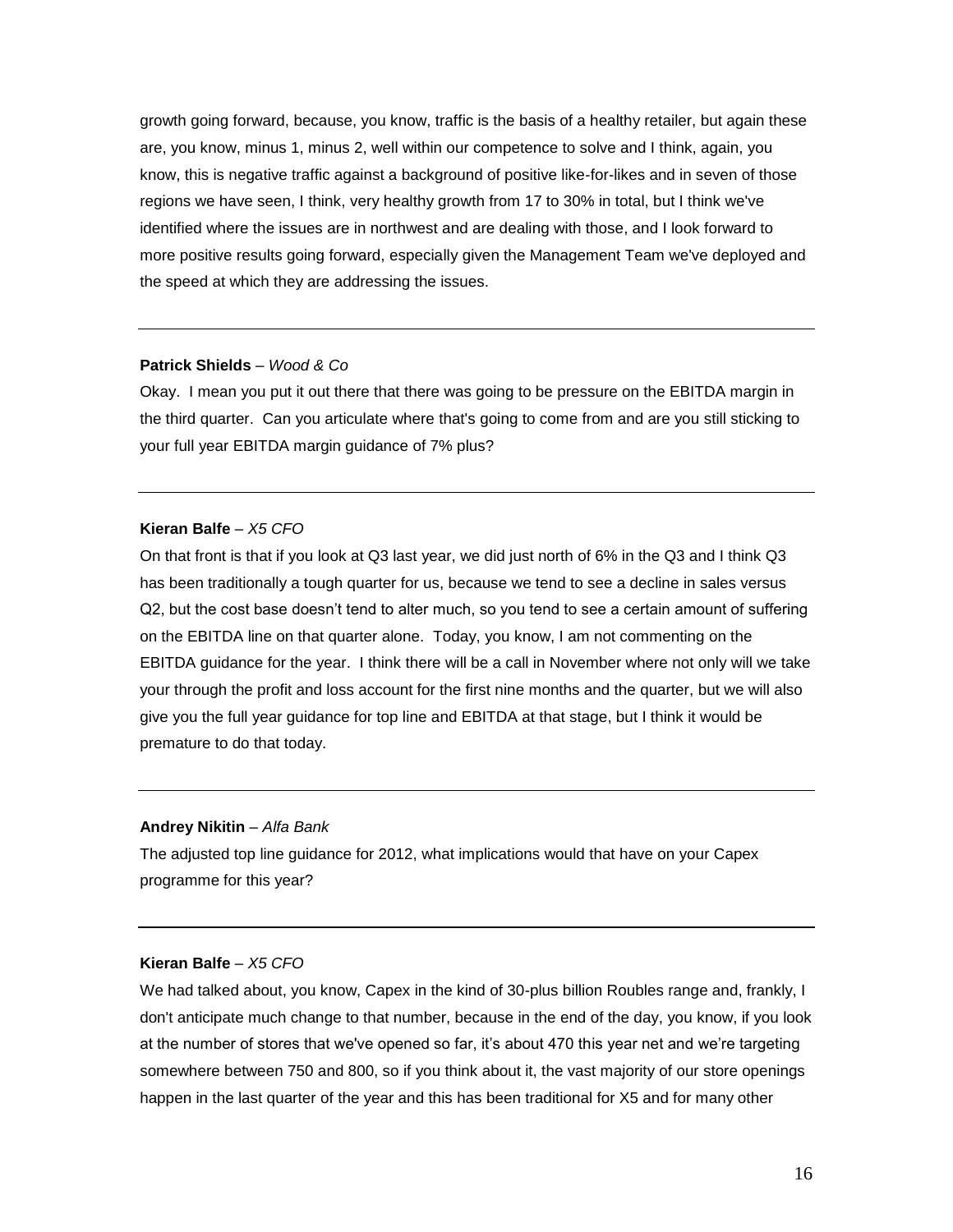retailers for many years. You know, despite the fact that the Capex goes on, the sales probably aren't going to be materially affected and vice versa; if the sales are changing on the top line, it doesn't mean that it has any material effect on the Capex, because, to be honest, whether you invest in the Capex this year or, say, next year it's not going to make a big different to the top line. They are fairly unrelated once you get close to the end of the Q4.

# **Andrey Nikitin** *– Alfa Bank*

Understood and perhaps you could give us more colour on the Capex composition for this year. Out of these RUR 30 billion, how much would be spent on store modernisation, maintenance, logistics and new store rollout, per se?

## **Kieran Balfe** *– X5 CFO*

Well, I think the overall new store rollout in total is about two-thirds of the overall Capex spend with the rest being spread between logistics, IT, and the likes. In terms of maintenance and what have you, we have traditionally, at least circa since I came on board, been fairly light in terms of the refurbishments and what have you that we've done; in the nature of a couple of hundred stores and what have you. Not that that's particularly surprising, I suppose, because given the amount of stores we've added since I came here in  $1<sup>st</sup>$  January 2011, you know, that a lot of those, or all of those, wouldn't require refurbishment at this point, but I think we probably haven't done much of the refurbishment in this year or last year versus the stores that we had in 2006/7/8/9 etcetera, and I think the focus on that will be going into next year where the Capex will be set aside to do that.

# **Andrey Nikitin** *– Alfa Bank*

All right and just going back quickly to the new store rollout, the previous number in square metres amounted to 300,000 square metres, if I am not mistaken, and with the most recent adjustments that would be closer to, what, 250/220?

## **Kieran Balfe** *– X5 CFO*

No. I anticipate somewhere around 260 maybe up to 270/280, depending on the acquisition and rollout, particularly of the Pyaterochka stores, which we're still, you know…we can acquire and convert rather quickly, but it's something in that region, somewhere between 16 and 18% growth, I suppose, year-on-year I think would be a good way to think about it.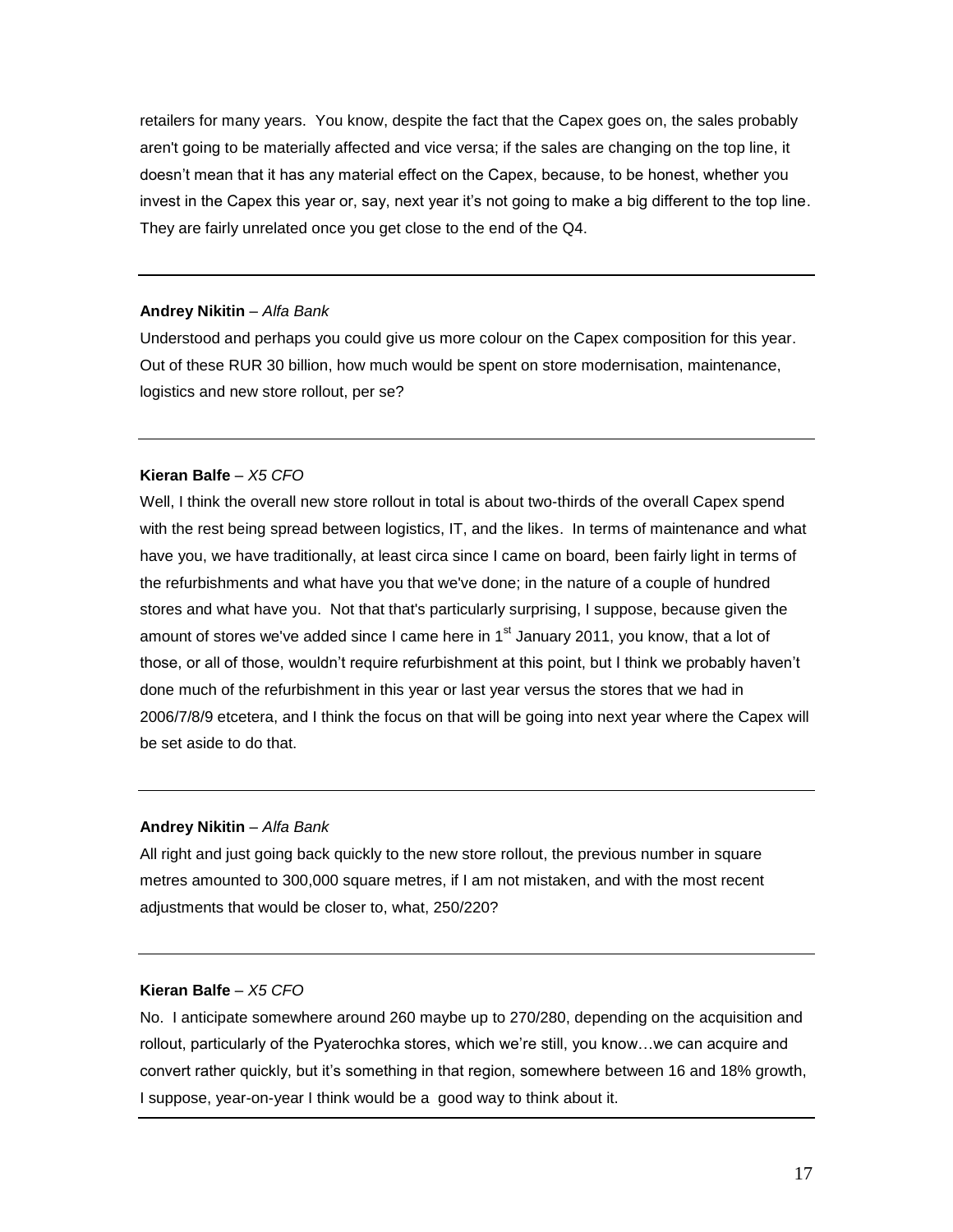# **Andrey Nikitin** *– Alfa Bank*

Thanks and lastly, if I may ask you about some clarification questions about your accounting policies, certainly something not related to the operating results, but I guess in an environment where every single basis point counts, it's quite key for some of my colleagues I speak to. For your cost of sales, generally what does it include in addition to cost of goods sold, because it's nowhere in your notes, your financial statements?

# **Kieran Balfe** *– X5 CFO*

Well, I mean it's basically the product, it's the store losses, and it would be the cost of logistics. They're the three big ones that were there. I think the retail policy that we'd have, the accounting policy, be relatively standard vis-à-vis other retailers around the world, and I think that pretty much all of us use that as a means of calculating our COGS.

## **Andrey Nikitin** *– Alfa Bank*

So that would be COGS plus shrinkages plus logistics?

# **Kieran Balfe** *– X5 CFO*

Yes, the logistics, so let me just break that down for you, so there is the cost of the individual product itself. It's in the notes to the account, but I mean it shows the…it's the cost of the products themselves that you are selling and then you have logistics cost, which will include almost all of the logistics, excluding Senior Management; it includes all of the logistics, that will be transportation, fuel, warehousing people, costs of IT, all of that good stuff, and then you've got the cost of shrinkages, which are also in the DCs,, it will be included in the logistics costs. Moving onto the next slide then, which is the losses, that essentially includes all of the losses that are in the stores, so non-DC losses and they're the three big three that go to make up your cost of goods sold, so subtract it and get your GP.

#### **Tigran Hovhannisyan** *– Uralsib Capital*

Kieran, the very first question, if you could please explain what's the difference between consolidated net retail sales and what you quoted as sales in very first two paragraphs basically on the first page?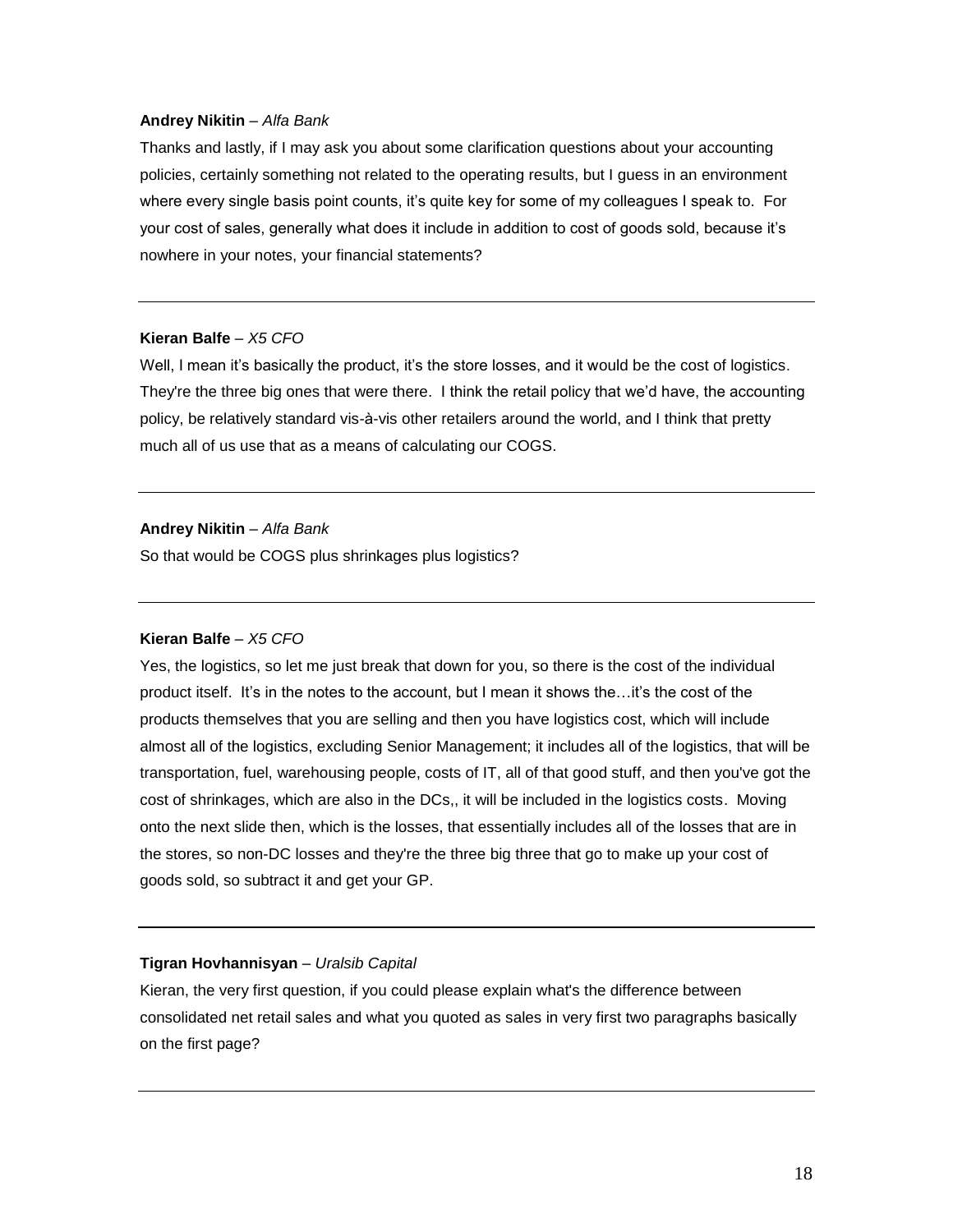Yes, it's basically…it's primarily due to the revenues or royalties that we get from franchisees. Normally it is a fraction of a percent, it really doesn't make it or break it, but we use one which is called the net retail sales, yes, which is coming through on the Q3 trading update and I think we make a note in the update itself that, you know, this includes…it's in one of the notes at the end of page, this excludes such royalties and those royalties are included in the financial update that is given in November.

## **Tigran Hovhannisyan** – *Uralsib Capital*

So consolidated net retail sales is actually what will be proxy for the IFRS figure yes. Second question is you mentioned that the most troubled region is North West, could this have to do with Magnit's very aggressive expansion right there, if you could comment on this.

## **Kieran Balfe** *– X5 CFO*

Let me tell you my own take on it, I think the retail law was passed in August 2010 and one of the things it did was it kept the ability of any retailer in the country to go beyond 25% share of market in the various municipalities that exist here. We had obviously started our operations in St Pete many, many years from a Pyaterochka perspective, and so we had already pretty much reached that cap by the time the legislation was passed. One of the issues we faced and we have communicated this I think on several occasions is that it is not possible for us to open new stores in that region, and so we have to rely more on refurbishment and improvement of the offering and what have you to the consumer in order to compete. Whereas in other regions we have the benefit of not only having those tools, but also having the tools of opening new stores and the excitement and what have you that that generates to the consumer. We have those tools available to us to combat competition, so I think that is probably one of the factors that is there. By no means an insurmountable factor, I mean in the end of the day it happens in all retail around the world and what we need to do is just make sure that we continue to improve our offering in St Pete, we have a very, very strong position in Pete, some great brand equity with the consumer, and we just need to make sure that that is defended appropriately going forward.

#### **Tigran Hovhannisyan** *– Uralsib Capital*

Thank you. Kieran do you have a rough number of these tasks that you would refurbish...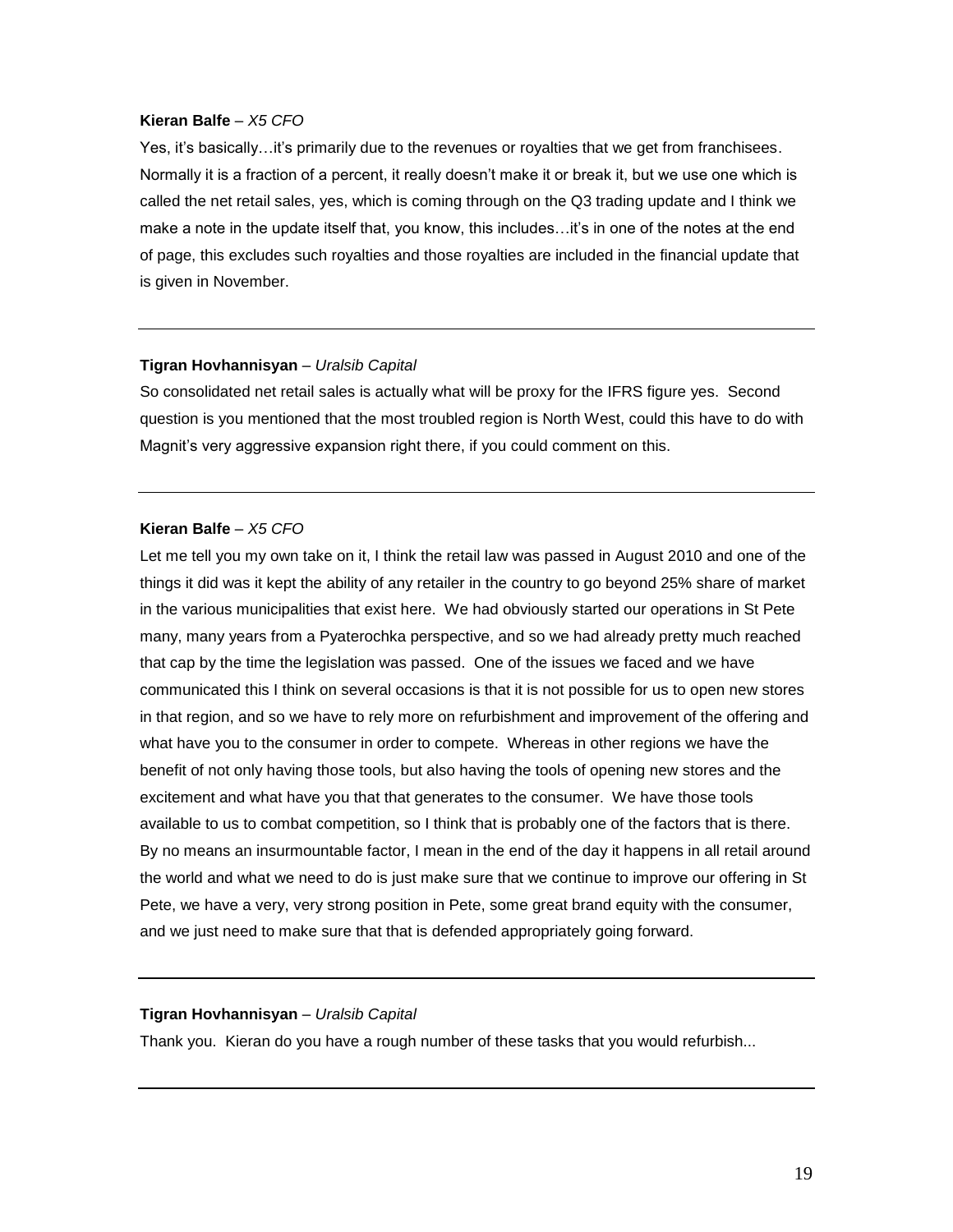I think we will be in a position to communicate it more fully in November or towards the end of the year, but basically it will run into hundreds of stores, because I think that is kind of where... we have a significant presence in that part of the country and we will look at upgrading in that area of the world. That said it won't be restricted to North West. The reality is that we have gone through this phenomenal growth period from 2006-2010 via M&A, and I think what we're doing now is we're just doing the normal thing, which is we have bought all these stores and many of them are in terrific shape, but any of the ones that went back to the earlier times, 2008, 2007 and 2006 what have you, we just need to upgrade those, so that will be budgeted for next year and included in the Capex programme and we will disclose that to you at the time that we offer guidance for next year.

## **Tigran Hovhannisyan** *– Uralsib Capital*

Thank you. Coming to Kopeyka which I mean you mentioned are doing great in terms of improving the like-for-like sales. Is there stillroom for them to grow up to Pyaterockha levels?

# **Kieran Balfe** *– X5 CFO*

There is room for them to continue to grow, I mean last year we did about, and we disclosed this before about 53 billion sales and for Q3 we did about a 40% like-for-like. I think there is still opportunity for them to do more, but I think you're unlikely to hear me comment about Kopeyka going forward. At this stage I just see them as part of the overall network. I guess the point I wanted to make is that several people had questioned along the way, a natural question I guess which is, did that acquisition work out or not. The point I wanted to make and maybe today we just draw a line under it, is that I think the business case was an aggressive one, but I think we have stood up to it well. I think we have pretty much met the business case that we had laid out in 2010, and I do see further upside going forward and we're very happy that we carried that transaction out, because I think it gave us the breadth and depth that we need in a place like Central Region to continue to develop our operation here, and so I guess my message, or parting shot on that one is that it was a good transaction and well executed.

# **Tigran Hovhannisyan** *– Uralsib Capital*

I see there was a newspaper article that you might be buying something in Siberia, is this off the agenda?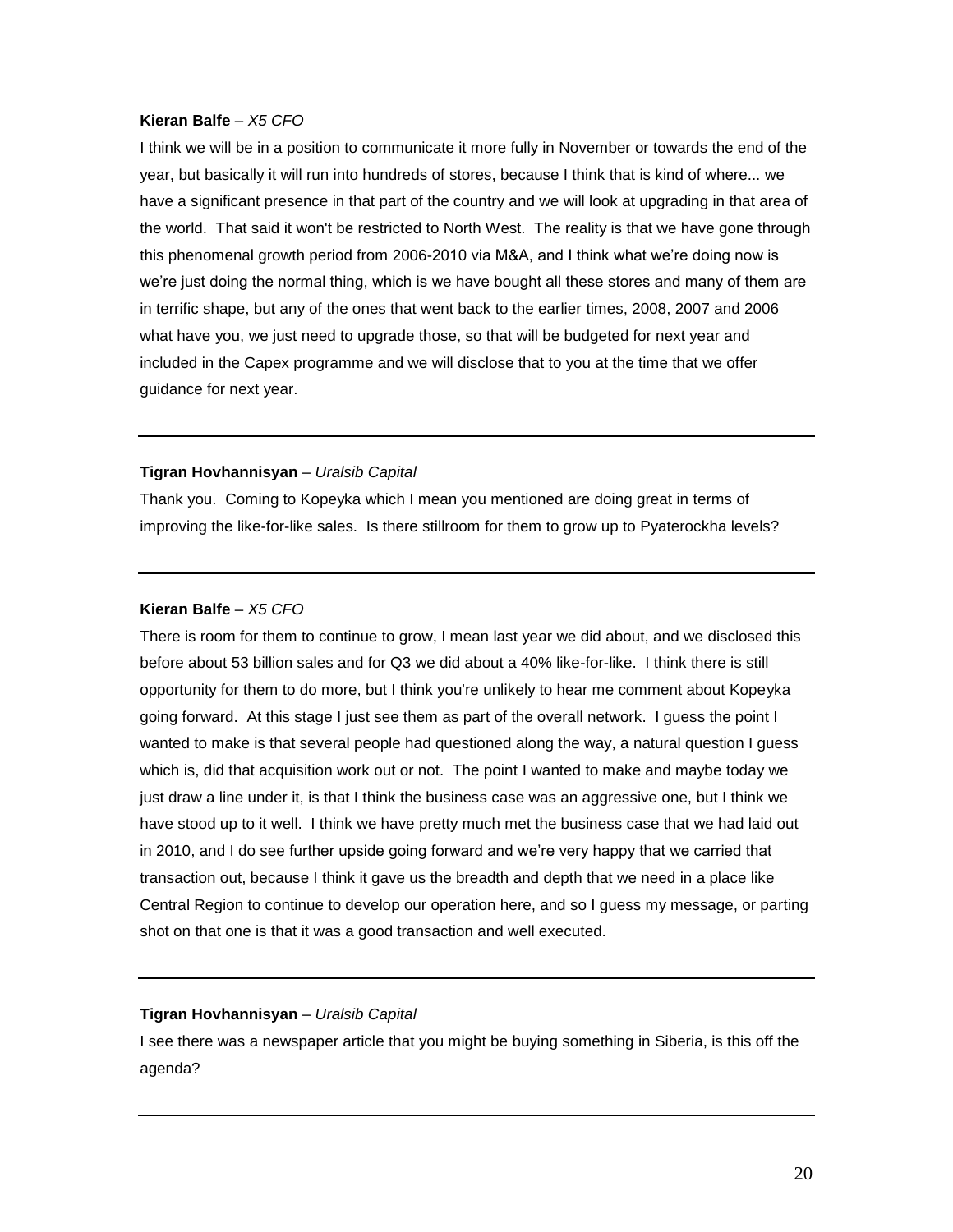We had commented on it before as well, we had been in discussions with one of the major retailers in Russia about a potential deal in Siberia, and I think the last time we talked on the call I said to you that the deal was essentially not proceeding further because we couldn't agree on terms with the seller. We're at that stage now where there just isn't an alignment around the table and we had always said that we wouldn't proceed with the transactions unless it was accretive for us and unless it made sense for our shareholders. Obviously we have terrific M&A capability within the Company, clearly the number one in the industry, but we will only do M&A transactions if they make sense for our shareholders, and our main emphasis is on organic growth. We have gone on record as saying that more than 80% of our growth year-on-year we would expect to come from organic growth going forward, and so if that deal makes sense for us, either now or at a point in time then we will proceed with it, and if we can't reach accommodation with the seller than we won't, simple as that.

**Tigran Hovhannisyan** *– Uralsib Capital* The last question is, sorry forgot. Thank you very much.

**Kieran Balfe** *– X5 CFO* Text here…

# **Boris Vilidnitsky** – *Goldman Sachs*

Good afternoon, thank you for your time to talk to us today, a couple of questions from my end. First of all certainly encouraging numbers from the September like-for-like, the question is about your promotion campaign. How long are you planning to continue running that and what results is you looking to see naturally in the first quarter of 2013? We're going to see significantly easier comps at least when it comes to traffic. Are you looking to just get on the positive end or do you guys have a number in mind.

## **Kieran Balfe** *– X5 CFO*

Thanks for the question Boris. In terms of the overall, I suppose promo strategy, essentially we set our promo strategy about a year in advance of when it is actually executed, and it is done by format, by region and what have you. Promo – I guess the message I want to send to you – promo is part of the DNA of what we do. I don't have any start date or end date for promo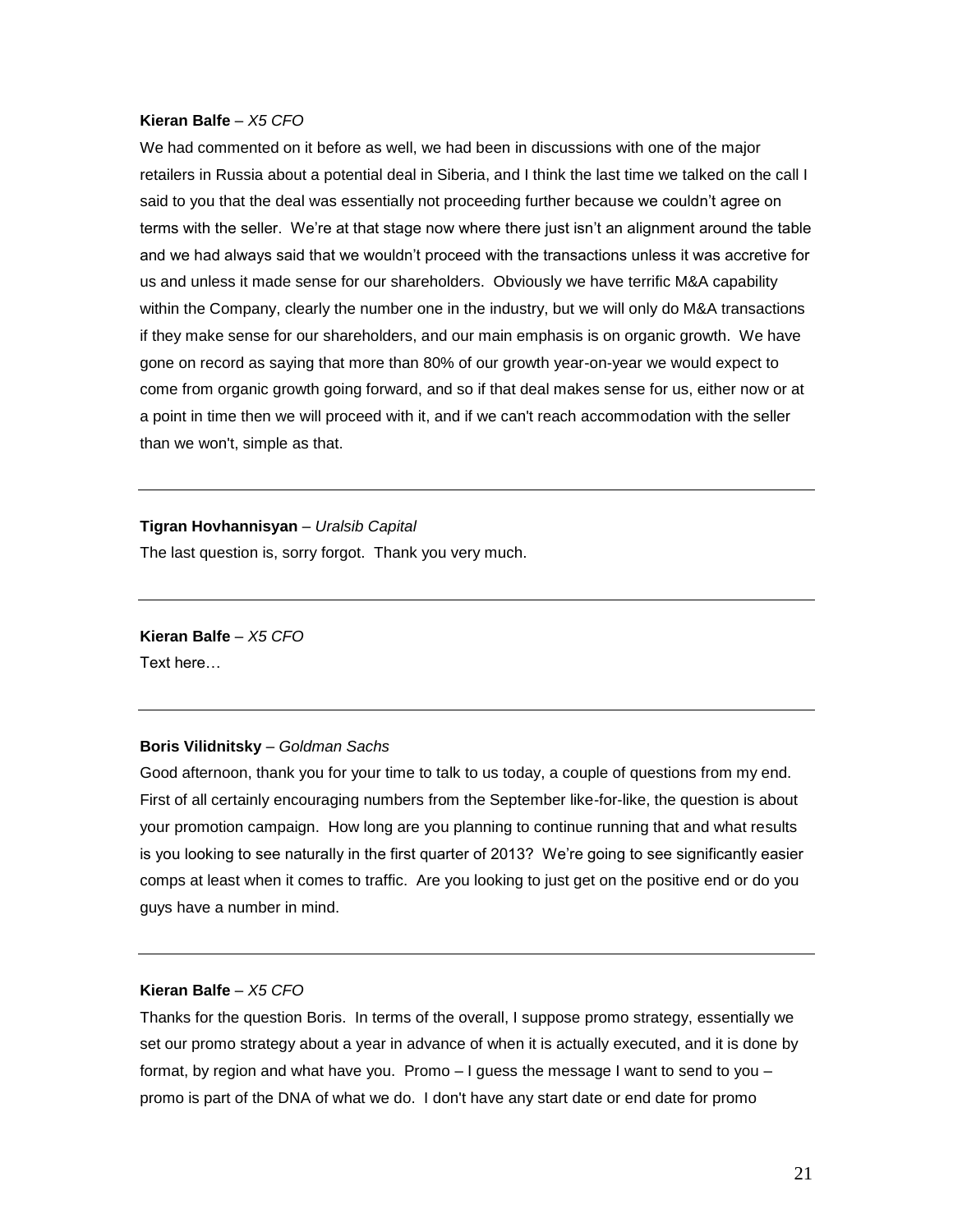programmes. We simply use them as a mechanism to drive traffic and we're supported very fully by our suppliers in that regard. In terms of the growth for next year and what have you, we will come to the market at the beginning of next year or thereabouts to give you some more colour in terms of how we think next year is likely to play out, top line and bottom line and what have you, but I think it is too early to comment on that at this stage.

# **Boris Vilidnitsky** – *Goldman Sachs*

Understandable, I guess by promo I am just looking at the like-for-like ticket numbers for example, particularly in the supermarket and the discounter chains, and clearly for both of them throughout the first three quarters of the year they have been below the inflation numbers, or at least below some of the competitors, so that is essentially for me. It signifies that you guys are holding prices back to some extent.

## **Kieran Balfe** *– X5 CFO*

Well you know at the end of the day it is always a delicate balance between the pricing and the growth and what have you that we're engaging in. We will use promo as a mechanism to drive traffic and to give excitement and what have you to our customer and generate buzz. I don't think there is any... I wouldn't like you to read into our promo strategy that somehow we are antipassing through inflation or something of that nature. The reality is that the strategy we have now is very similar to the strategy we had last year which is that no retailer can survive long term if they're not passing through inflation, and that includes X5. As producer inflation comes to the point where it is passed through to us, obviously we will resist it as much as possible in the interest of our consumers, but when it naturally does pass through, then we have to pass it through to our consumers as well. we're not in any way holding back pricing via promos or whatever in an effort to try and build advantage, all we're simply doing is we're passing through inflation as any other good retailer will do and we will use that to protect our bottom line, this year, next year etc.

#### **Boris Vilidnitsky** – *Goldman Sachs*

Understandable, so you guys are happy at this point with the pricing strategy?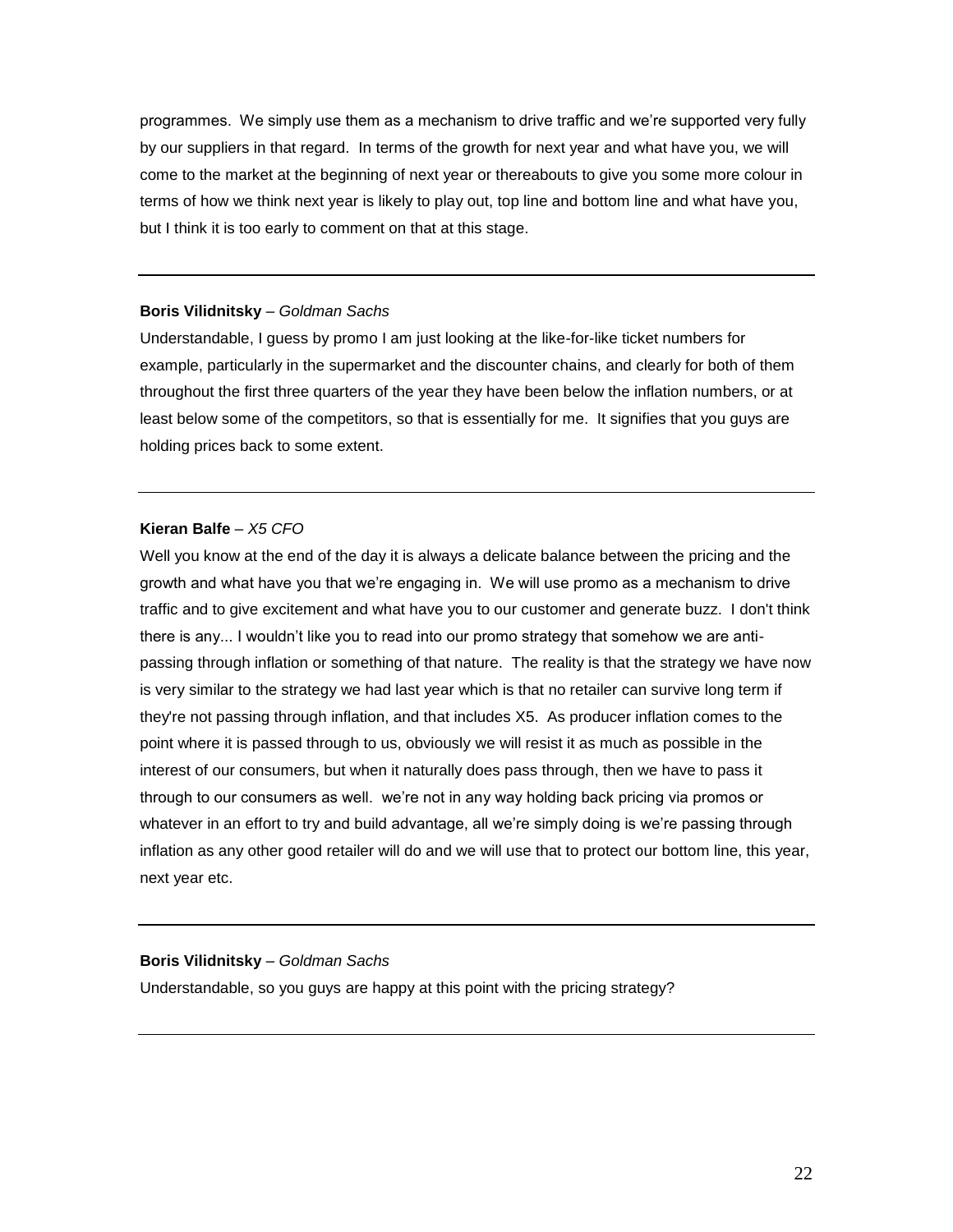Yes I think so. It is something we monitor very, very carefully. It will be no great secret that in a retailer like ourselves we will be monitoring this on a store basis. It is a very sensitive issue for us, because in the end of the day we spend vast amounts of energy, money, time etc on building an image with the consumer as to who we are and what you can expect from us when you come here. Clearly a big part of that is the pricing strategy, so yes this is front and centre for us at all times. I would say we're pretty happy with the way we're positioned right now.

#### **Boris Vilidnitsky** – *Goldman Sachs*

I see. The second question is on refurbishing, you mentioned some of the stores, or most of the stores in the North West region need to be refurbished, potentially in 2013 or 2014. Any other regions that you see will need similar refurbishing in the next couple of years. I mean from what you have mentioned that the stores in the North West region you probably are a year or so later, refurbish them. Would you kind of try and get ahead of that in the other regions?

# **Kieran Balfe** *– X5 CFO*

Well it is kind of an as-needed basis Boris. In the end of the day we started in St Pete, and so when you think about it that was always going to be the region where the refurbishment would have to kick in first, so that is going to get the first attention. I would say it would be much less of an issue in central regions, simply because we have done quite a lot of organic growth in that region together with the acquisition of Kopeyka last year, which means they're very fresh stores and you wouldn't have to go back and do a whole lot of refurbishment there, but that is not to say we will do none. We will go back and look at this stores that need refurbishment and we will do it. Again out in the regions we will do the same thing, but it really is on an as needed basis.

# **Elena Jouronova** – *JP Morgan*

Hi good evening gentlemen, a few questions. First just to clarify Kieran, the new revenue guidance for this year, is that between 7-9% growth, did I get it right?

# **Kieran Balfe** *– X5 CFO*

I am saying that for the annual growth year-on-year it would be 7-9% growth and that is really based on the fact that for the first nine months we have just done just north of 8%, so I think a guidance of 7-9 for the full year would be prudent.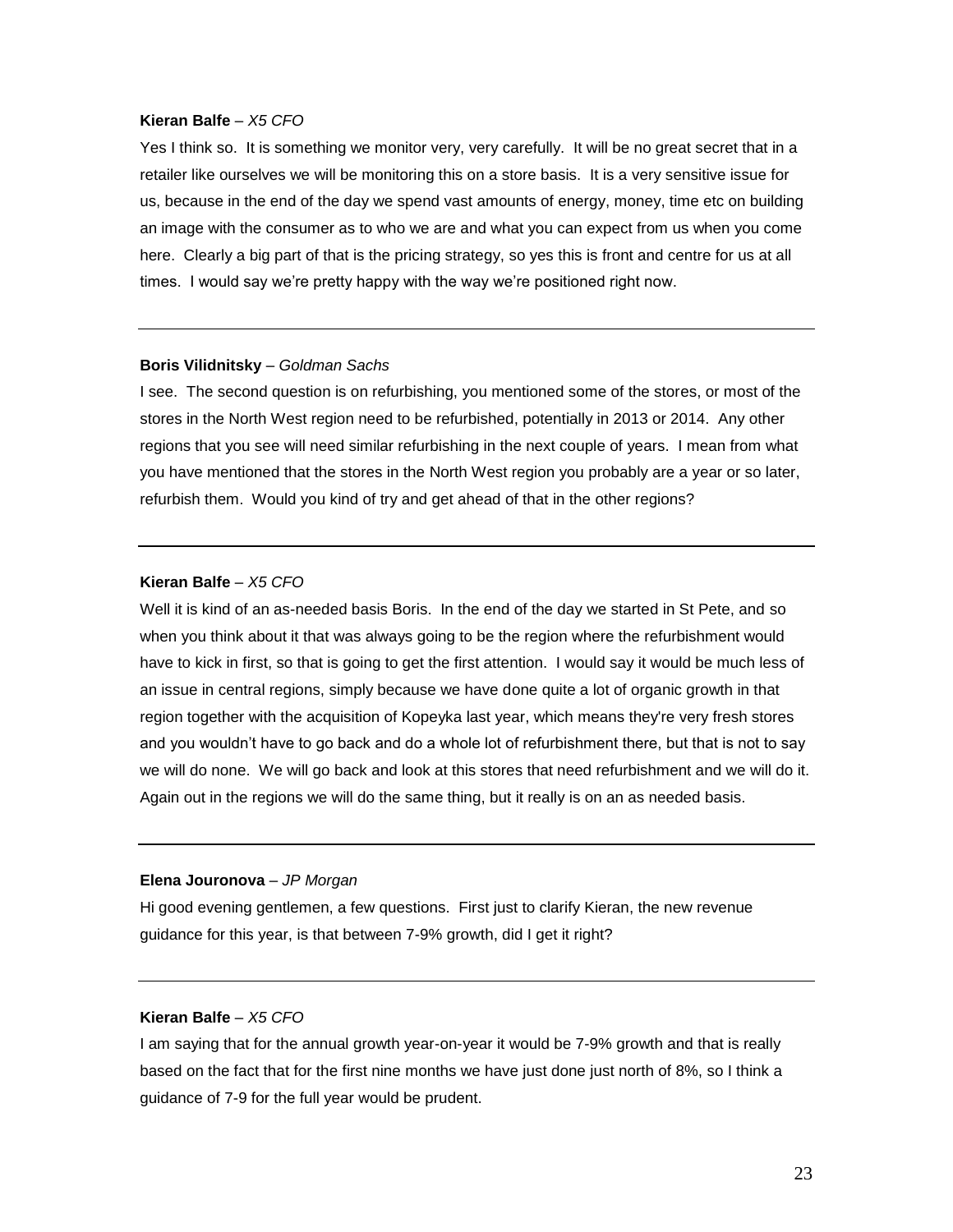# **Elena Jouronova** – *JP Morgan*

Then as for the Capex, you mentioned that for this year, the Capex budget is around 30 billion, but I think you have previously guided us towards 40-45 billion. Am I wrong here or you really downgraded a bit your Capex expectations for this year?

## **Kieran Balfe** *– X5 CFO*

I think we had talked about ranges at different points during the year. I think the last time I had talked about it, it was in the 30s and as I get closer to the end of the year we have done some... first of all your Capex budget is a derivative primarily of the number of stores that you buy versus the number of stores that you leave, because that obviously has a huge impact on that number, together with the number of DCs and what have you that you're seeking to build. In terms of those numbers we get closer to it, I get greater visibility on how much we have leased, how much we have constructed and what have you, and we're continuing with our policy of leasing a greater proportion of what we're doing and buying or constructing... certainly buying a lesser proportion of what we're doing, and that would be very typical for the industry. we had a situation or we have a situation where you know over half our stores are owned, but if you look at the industry in general it is about 30% is owned, about 70% is leased. We will continue to rebalance our portfolio to get it closer towards the industry norm, and obviously that allows a certain flexibility on Capex. It is not a question of us being able to finance or not finance, the net debt to EBITDA and what have you is well in tow. It is just a question of where we can exercise an opportunity to use leasing we do it, and where we can exercise efficiency in terms of renovation and all of that and pay less than otherwise would be, then we exercise that as well. I think we have made a lot of improvements in that regard during the course of the year.

# **Elena Jouronova** – *JP Morgan*

Okay thank you, and now a few questions probably to both of you to Stephan and then to Kieran. Do you have any new plans with regards to how you incentivise your store managers or you're comfortable with the way that your format heads are now running the stores on a store by store basis, because I personally as a customer feel that it could be part of the problem of some of the stores, simply not having proper store managers or properly incentivised store managers in place which leads to inferior level of service. I might be wrong but I am just asking whether you plan any changes and if you see this as a potential room for improvement.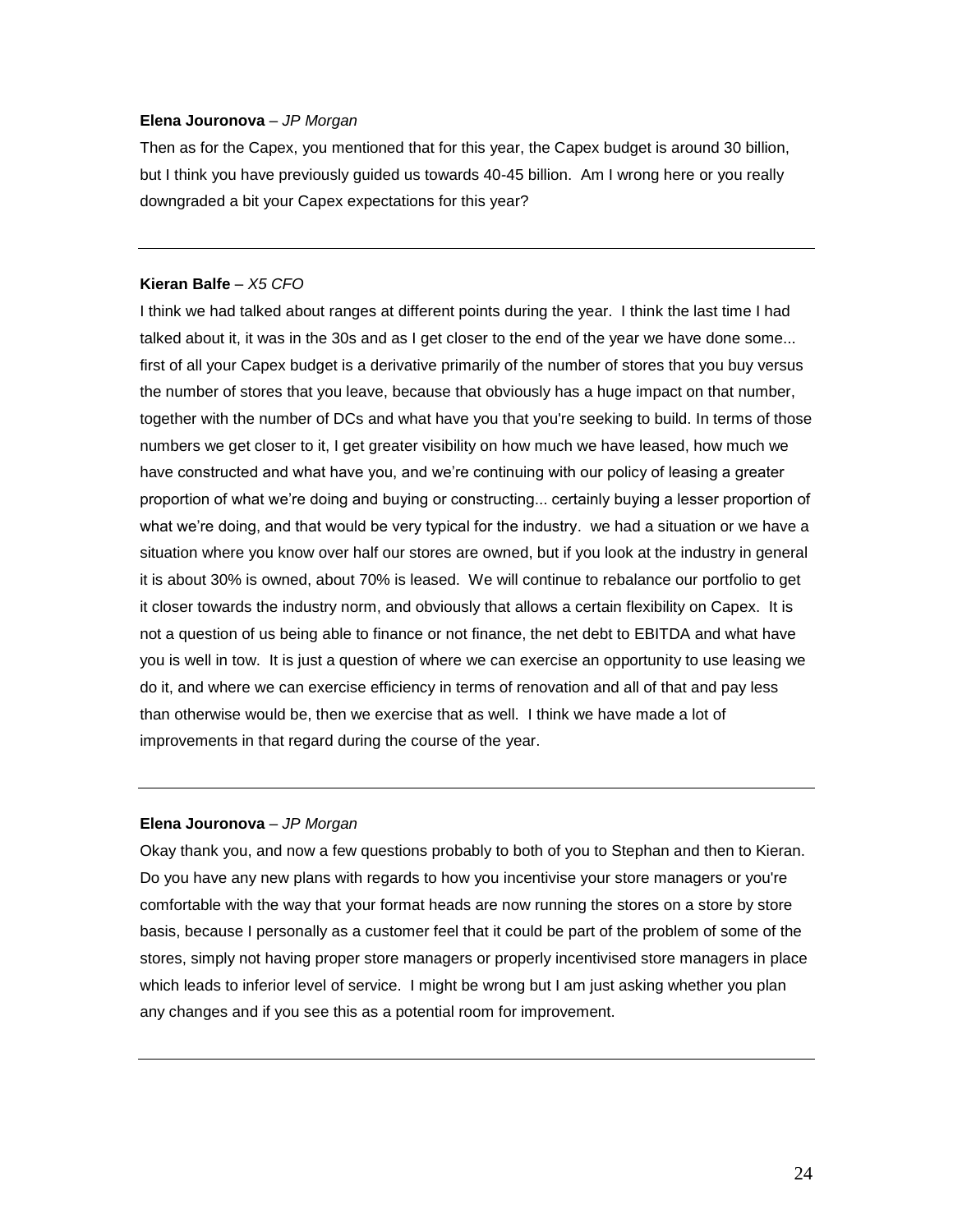## **Stephan DuCharme** – *X5 Acting CEO*

Elena thanks for the question. Thanks for the question. This is something we are looking at, as part of the devolution of authorities to the formats; the formats are actually receiving subadditional powers and responsibilities on that front. They're experimenting a little on that side. This is something we're encouraging the format heads to think about and to do. They're working on this; we have implemented some experiments already for the fourth quarter of this year. I think where we had historically thought more in terms of longer cycles, it appears that at the store level depending on the type of store we might want to be thinking in terms of shorter cycles. There is work ongoing on this and this is an area where we would like the format heads with their HR directors at the formats to step up to the plate.

# **Elena Jouronova** – *JP Morgan*

Actually can you remind us please how are the heads of formats incentivised? Do they have stock options or no?

# **Stephan DuCharme** – *X5 Acting CEO*

The heads of formats are part of the Executive Board, the very senior management team; as such they have a package that consists of base short-term incentives and long-term incentives. The long-term incentive plan is based on growth, a very important factor, and obviously profitability.

#### **Elena Jouronova** – *JP Morgan*

The final question, Stephan you are leading the company now and you have already made some changes to the management. How much do you really give to the new management to prove that they can deliver? I really mean the heads of formats, the new director of the logistics department, some of the old managers who recently left the Company, they have worked there for 6-12 months, and I believe right now you have kind of very strict criteria and the new team cannot make mistakes. How much time do you think you will need to understand whether they're doing the right job or not. I just fear that we might have some further management reshuffling. I want to understand how fast you will be, or how prompt you will be in addressing management issues. That is my final question, thank you.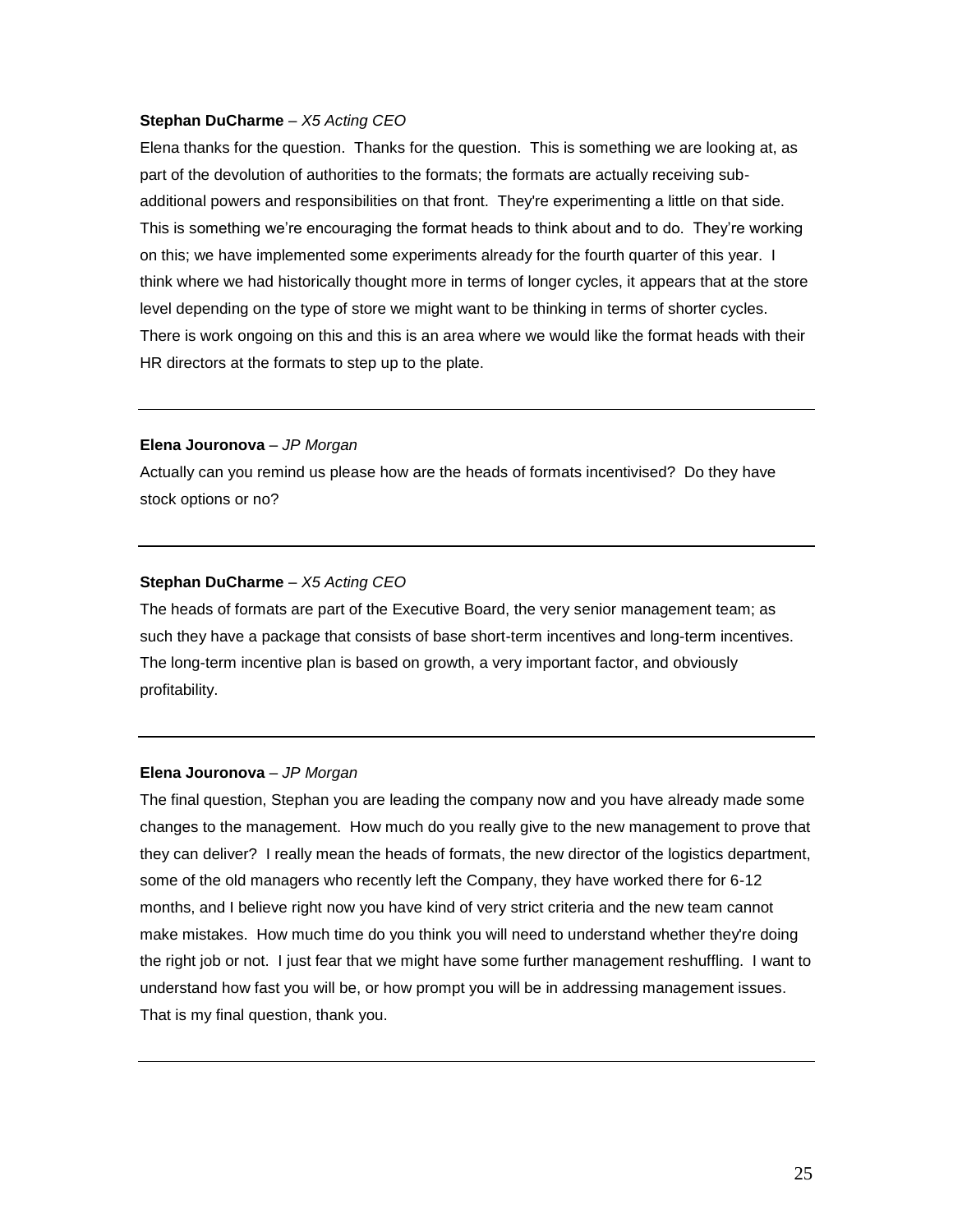#### **Stephan DuCharme** – *X5 Acting CEO*

Thanks Elena. Let me start by saying the current management team, the senior management team has my full confidence and support at this point. We do not put people in these positions by saying to them you have two days, two months to do your job or to sort things out. Some of them have been in their positions for some time, some of them are fairly new, certain other individuals have been promoted or moved over the course of the quarter based on their capabilities, based on certain things that we need to do within the Company. The team as it stands has my full confidence, has my full support. We of course are watching things; we look at things on a daily, weekly, monthly level depending on what we are looking at. We work together as a team and I think that is the best summary of how we're going about that.

# **Kalim Aziz** – *Armjaro Asset Management*

Good afternoon gentlemen, thank you very much for the call. Very, very briefly, just to recap what I heard, so the revenue growth or revenue forecast has been trimmed down to 7-9%. You will guide us on the EBITDA number in November, indicating at this point in time you are not prepared to make any comments on that, Capex has been cut and we are still waiting for the new CEO to be appointed. In this context where do I see the good news coming from the Company over the next three to six months? These all seem to be neutral at best and negative in the context of what we have seen in the retail space in Russia. Where do I see the good news coming from over the next three to six months? That is my first question.

The second question is that I have looked at research work done by a few analysts and what was found out specifically from store visits etc, what the logistics is still not resolved and there are lots of empty shelves and the assortment to demand is not matched. What is the cause of this, if we can figure it out? Is there any mechanism where you have realised this is case and it is being addressed. Those are my two questions.

# **Kieran Balfe** *– X5 CFO*

Thanks very much for the question. I guess I would say a couple of things. I think we have tried to outline this afternoon, not only where the issues are but also where things are working and I think it is important to recognise both of those. When I look at – and I will start with discounters as being our biggest format – but when I look at discounters and in our major region which is central region and dwarfs everything else, to put in a 17% growth rate in the recent past and put in a 30% growth rate on top of that for the other regions, there are retailers around the world who dream or die for those kinds of figures. I think that is positive and I think the overall fact that we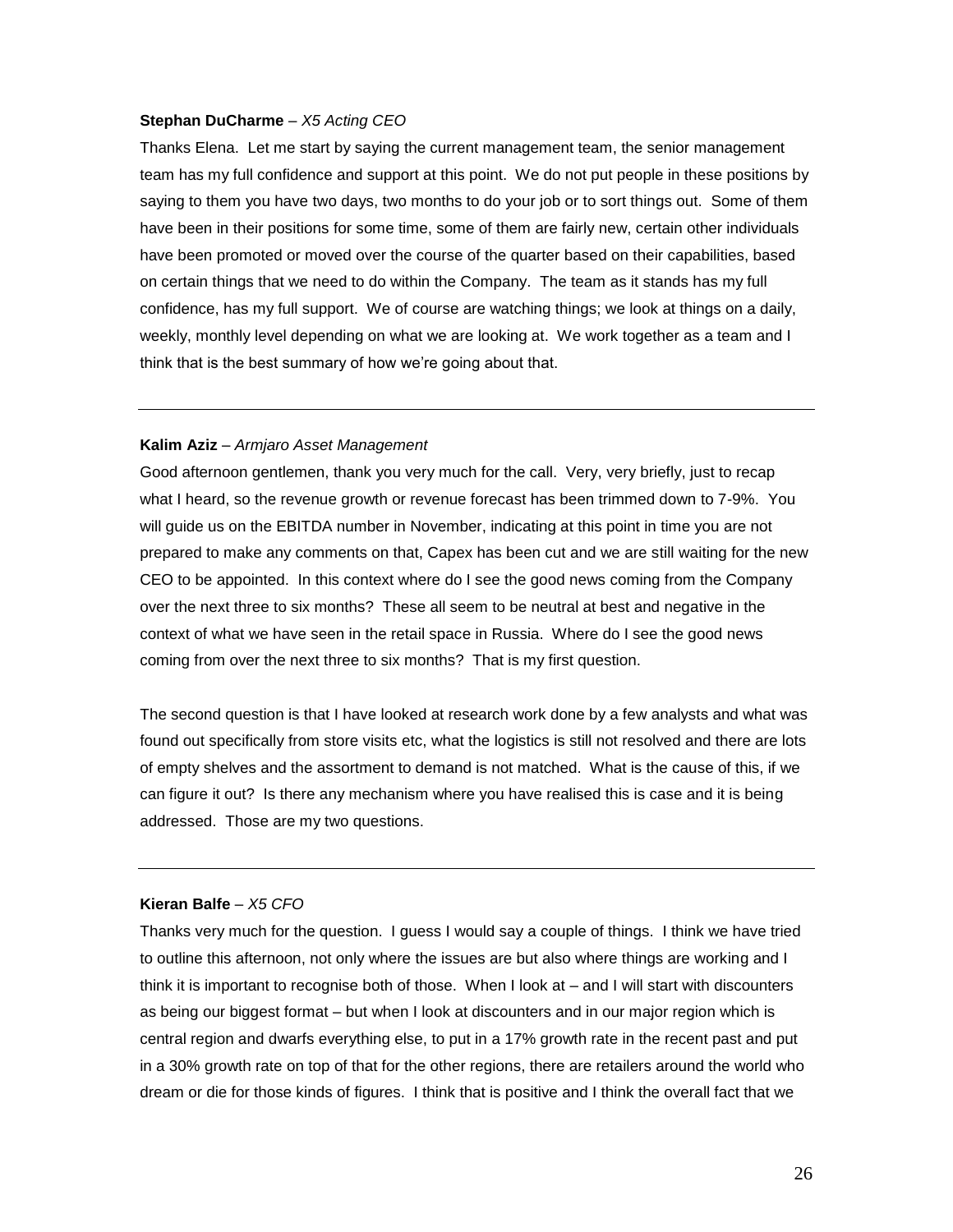have like for likes being positive in our biggest format is something to be happy about. I think also something to be, I suppose, happy about is that we have identified the region where the weakness is and we have identified a plan to address that, both through additional management strengthening and through refurbishment of stores. If I was to just say two-thirds of the business right there, I think it is fair to say that objectively comparing that business to discounters around the world, I think it is a pretty decent performance.

In terms of supermarkets, again I would say that we are clearly the number one in that format and I think we have seen some fairly decent dynamics during the course of the year. I think with now leading that format, I think he brings that spirit of entrepreneurship and what have you that has the ability to even improve that format further, and even though it was prospering well during the course of this year, I think there are opportunities to improve. I think we will finish the year as we finished last year in terms of supermarkets which is being head and shoulders above any other supermarket chain in the country.

I think in terms of hypermarkets, I think we are all well aware of what has happened in hypermarkets from the time that we purchased it through to the reorganisation. I am very, very pleased to see that the management team that sis deployed there Is working very, very collegially and very fast to address the issues that we have. I have been out to the stores a lot, obviously, and seen firsthand the remodelling of the stores and the improvements that are taking place in those stores, and I know that there is some terrific stuff that we will have an opportunity to roll out during the course of next year. I am very confident again that those hypermarkets will continue to be part of our overall setup here and that we will go from strength to strength there. I suppose there is a lot to be grateful for, in terms of how things are working in the Company.

You have mentioned one particular area which is logistics and the knock-on effect to empty shelves and what have you. It is pretty clear that that is an area that we're going to have to continue to work on. We took certain measures to improve logistics last year in terms of reducing the number of DCs, purchasing our own trucks to derive a much bigger fleet which is then capable of going internationally to purchase our products which has the impact of basically reducing our cost of goods sold whilst improving the quality of the goods, particularly in the fresh area that we're bringing to store, which obviously has a knock on effect in terms of store perception and customers desire to come back to us.

I think it is not like we haven't started with the logistics and I think we again announced during the course of this year our rollout of JDA which is very sophisticated software which deals with the whole replenishment cycle, and the rollout of that will be completed basically by the beginning of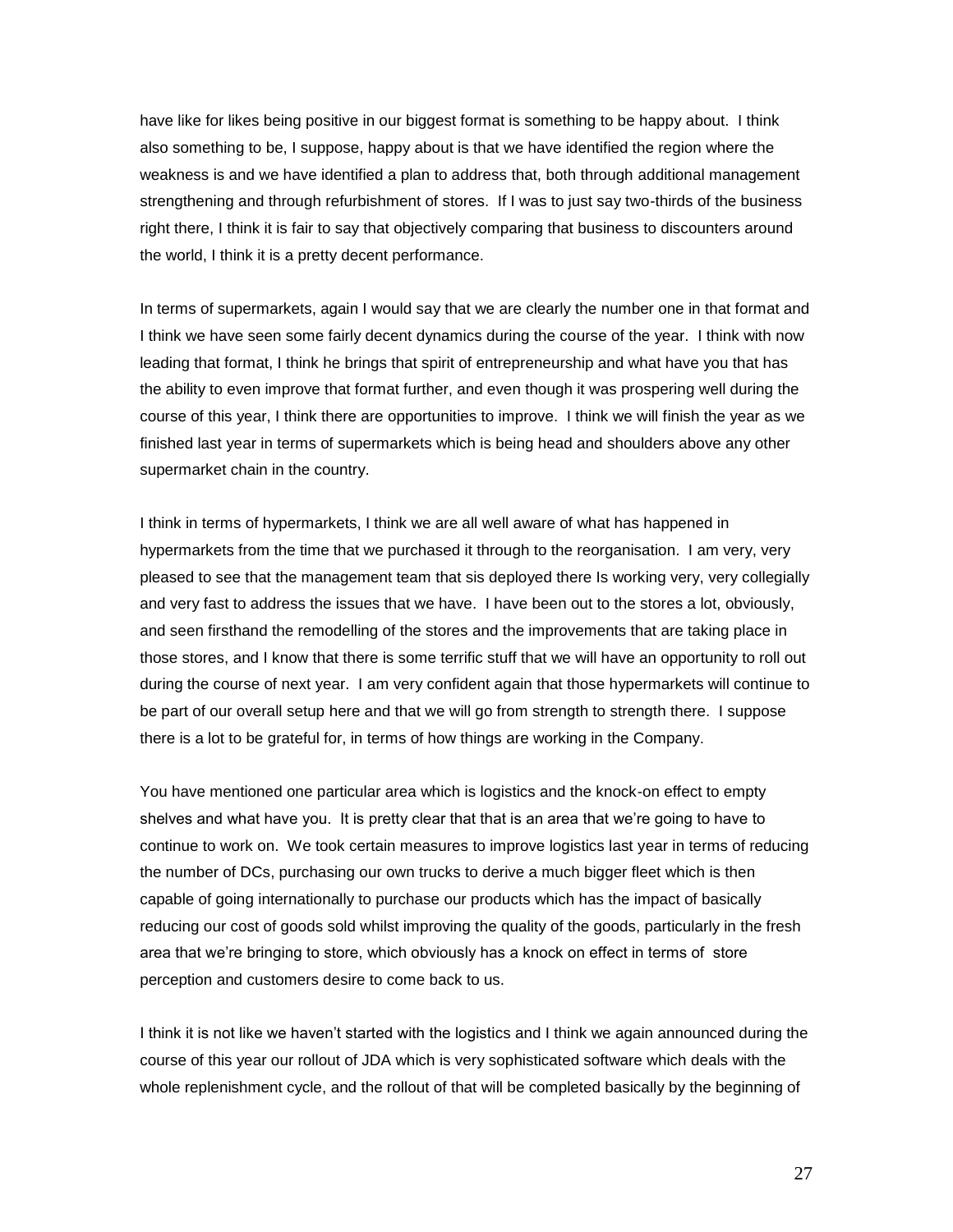Q3 next year, and again that will improve dramatically our ability to reduce the costs of logistics and improve its efficiency. I think there is lots of balls in the air, lots of things that we're working on, but I think that is an area for further improvement, but against the background of what we have achieved so far that obviously means that when those things are rolled out, the opportunity for X5 to do an even better job going further is there.

# **Stephan DuCharme** – *X5 Acting CEO*

This is Stephan I would like to make one additional comment on that front. I think – and it sounds a little bit of a continuation to the question that Elena asked. I think the strongest asset we have at this point is the management team, the senior management team at X5. We have a group of very experienced individuals, retailers from all over the world. The fact is and this is a bit of a soft issue, we shouldn't underestimate the fact that we brought in a lot of new people over the last 12- 18 months. It also takes time for individuals, especially when you have change on that massive scale to start gelling. To be very concrete, Kieran whom you all know very well has been with the Company for less than two years, others have followed. The most tenured individual has been here for less than two years. That team is now coming together very nicely, but as I said we have individuals from a number of different corporations, from a number of countries, we have brought them onboard because of their backgrounds, their expertise, their professional experience. I think the good news going forward is that these people are and will improve in terms of how they work together, in terms of how they execute, in terms of how they co-operate and I appreciate it is a soft issue, but I think we can expect some upside from that.

# **Brady Martin** – *Citi Bank*

I actually wanted to ask a question about the discounter format, now I am really curious about the supermarket and hypermarket performance throughout the quarter. I do see your presentation on the website so thank you for that. I guess what I don't understand is that the dynamics between Q2 and Q3 and how Q2 we had in supermarkets and in hypermarkets throughout the quarter there was a clear improvement each month and then July was a significant deterioration in performance, and then throughout Q3 there was some improvement. I am just wondering now if you can explain what happened in July to make it so weak or what happened to June to make the performance so much better. I know we did discuss this on the last call, but at that time there was some discussion of seasonality, but these are year-on-year numbers, I wouldn't think seasonality would explain the pretty significant variation on the year-on-year numbers between those two months.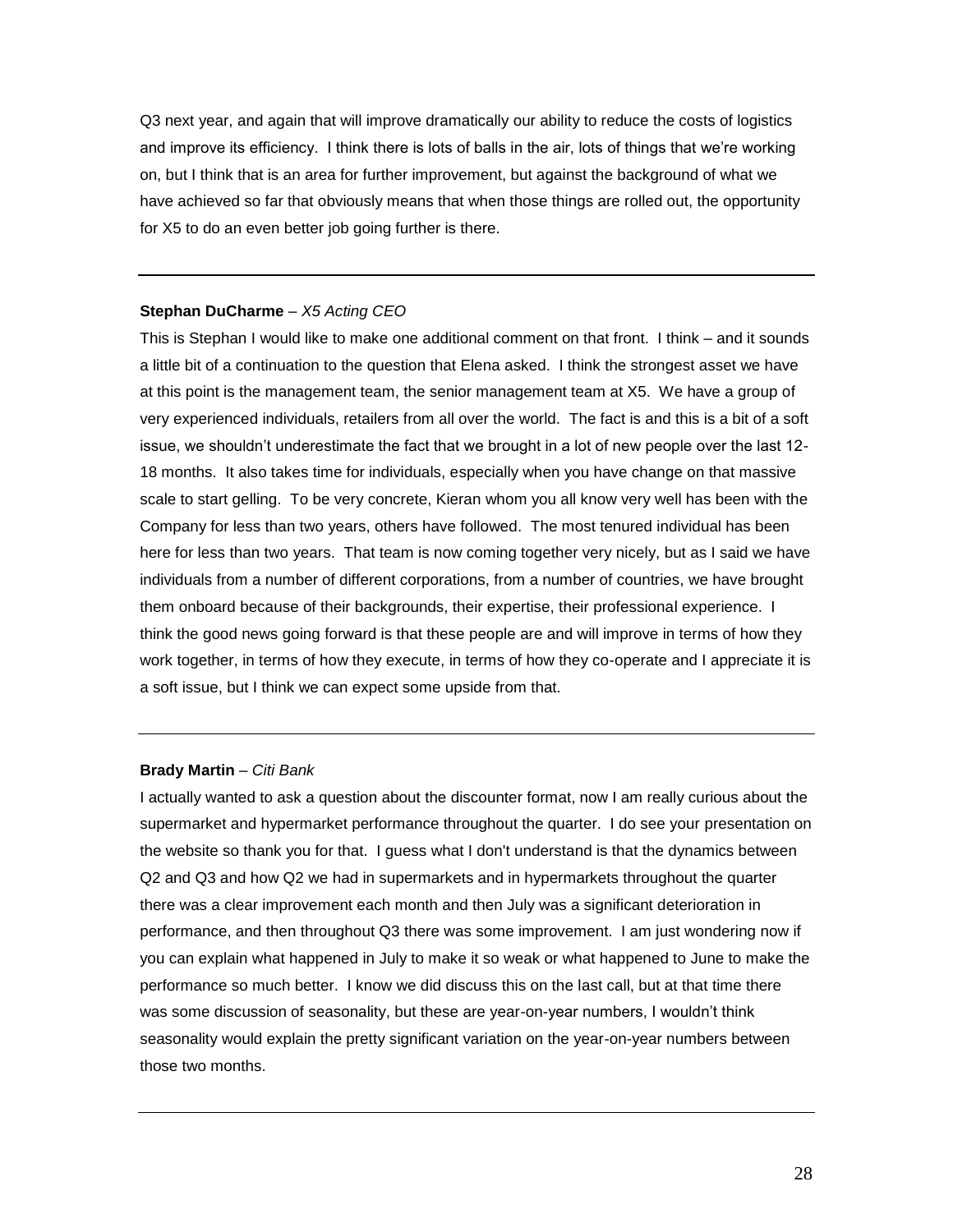Thanks Brady for the question. We have talked about seasonality and for those who might not have been on the last call, basically what I had said at the time was that a great part of our business is based on Moscow and St Pete, or the North Western and central regions, and the population density is such that when children get out of school and what have you, lots of folks go on holidays and leave those dense population areas, or populated areas and go on vacation elsewhere, whether it is to the Dutch or overseas or whatever. Our sales tend to be quite affected by that and that is what I think we were talking about last time in terms of seasonality.

You have asked about July, and I suppose the things that just come to mind, let me just talk to the logistics first. The logistics was not great in July. We did have an issue with one of our major warehouses where we had a flooding issue and that put our July under some fairly intense pressure as we had to reschedule quite a lot of our deliveries away from that and from other DCs in order to cover it off. If I was to look at hypermarkets, I recall that a great deal of the rezoning that we have done in this year, it was probably at its peak during July, so again we had a negative 14% growth in July and I wasn't at all surprised by that, because a great deal of the work was being done and that was having a very disruptive effect.

What I am glad you have pointed out and I think it is decent news, is that as we look at the quarter in total and we break it down month by month, we see that there has been from 4% up to 8% July versus September in supermarkets, and we have gone from a negative 14 to a negative 7 in hypermarkets for those three months as well, July through to September so the trend is going in the right direction, but again I would just repeat I guess what I said at the end of Q2 which is the trends are going in the right direction, but when you're integrating the large companies that we are doing and bringing on board the senior management and getting all those guys to gel and what have you, it would be incorrect to kind of take those trends and just continue to project them forward in a positive way. I think this is a more gradual improvement over time that we're looking at, rather than one quarter where everything turns around, and I think as we said earlier, we're about halfway through the process, and I would expect that process to be completed by the end of this year. Going in the first direction but a long way to go.

# **Brady Martin** – *Citi Bank*

That is clear. I think the supply chain would be some explanation there. I am just wondering, should we worry about a repeat of what we saw really in the last couple of quarters. It looked there was good progression even in Q1 throughout the quarter and then a slowdown in April, now in Q2 we had the same thing. Very significant sales improvement throughout the quarter, big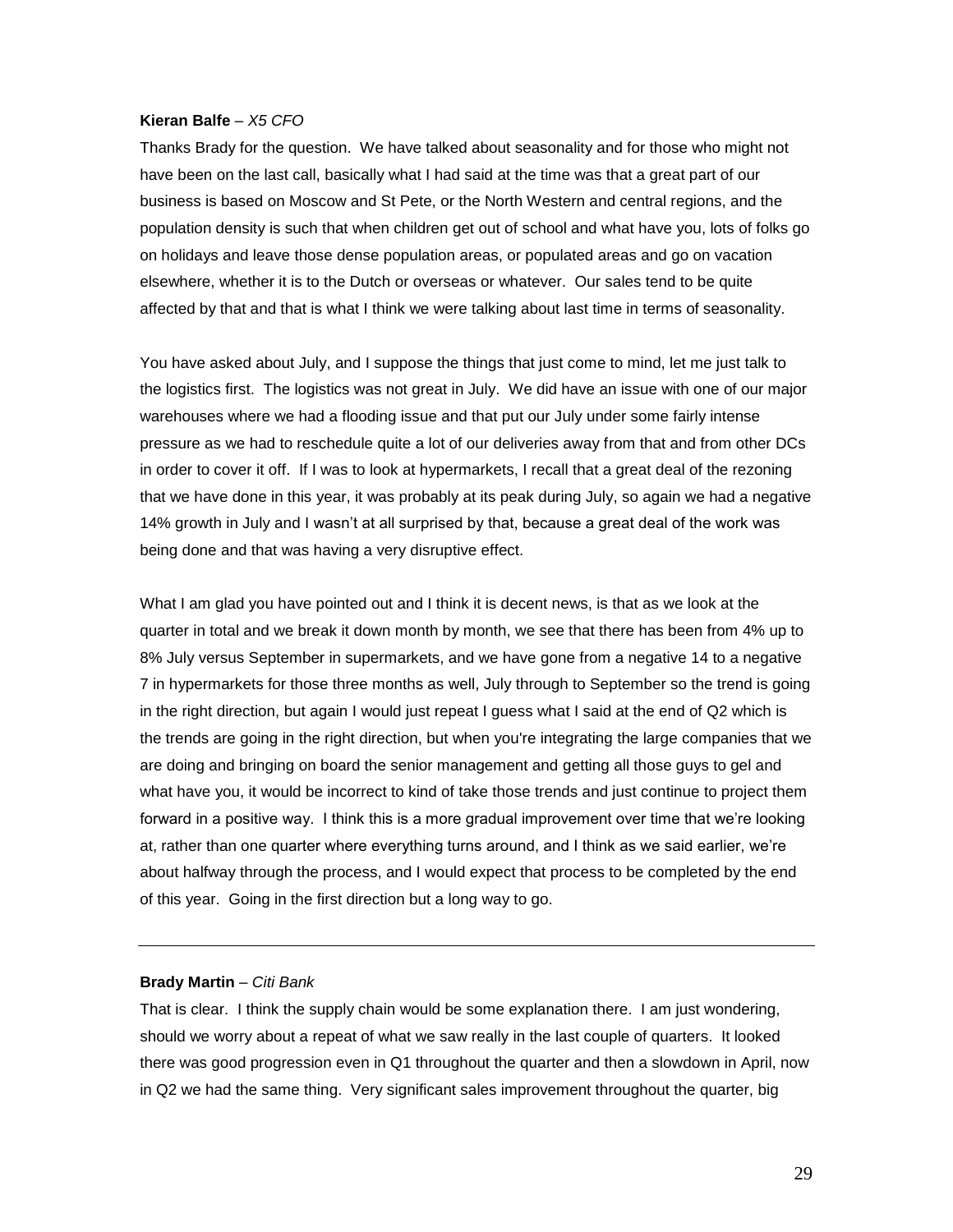slowdown in July, it just seems very strange. Is there something in the incentive programme that's creating that or is it just random that the last couple of quarters we're seeing that and we shouldn't expect that say in Q4. I would hate to see Q4 now to start October suddenly top line sales is 5% and we start the cycle again.

## **Kieran Balfe** *– X5 CFO*

I hear you; I can first of all definitely confirm it has got nothing to do with incentive programmes or anything of that nature. I think as I probably mentioned a little bit earlier we have probably got onto a trend now at least as far as I can see for top line growth. It is about 10% for Q2; it was 10% for Q3. The first two weeks of October was 10%. I am kind of at that stage of saying, okay well let's hope we continue to build on that trend, and so some of those variations that you're seeing month on month begins to disappear. Again those variations for us to take any shot at it, I would say this that there is just a lot of variables in play, and we are expanding or we continue to expand rapidly, 750/800 stores a year, we're doing that across multiple formats, across multiple areas of Russia, geographies, and we are experimenting with some of our formats as we have clearly outlined with something like hypermarkets. We really are in that period of what I would say post-acquisition, but digesting all of the integration and experimenting and finding out what is the best way to go forward. Of course you're going to see some of that kicking in, causing some erratic behaviour, maybe one month versus another, because you're doing a certain task in one month which has a negative impact or which flows out more gently for the rest of the quarter or rest of the year. I don't think you should read anything into it. There is nothing there that you should be concerned about. I just think that is part of an overall kind of thing that you would see normally when two big companies come together, much less four.

# **Brady Martin** – *Citi Bank*

Maybe just one final question, I do realise as you just said lots of moving parts, so it is difficult to just draw conclusions on one data point, but generally we look at I think the market we follow food inflation from Rosstat, whether it is an accurate number or not, it is a good trending number. I am just curious why we don't see significantly higher food inflation in Q3 as reported by Rosstat versus Q2. It is not really reflected in your numbers and even for Q4 we would actually expect that Q4 year-on-year food inflation would be higher than Q3, but your outlook is really to not see any improvement in your top line sales growth. I guess I am struggling a little to understand that, based on that one data point, I realise there are lots of moving parts but that moving part has historically been quite significant in determining like-for-like, but seems like at X5 you're not seeing those effects.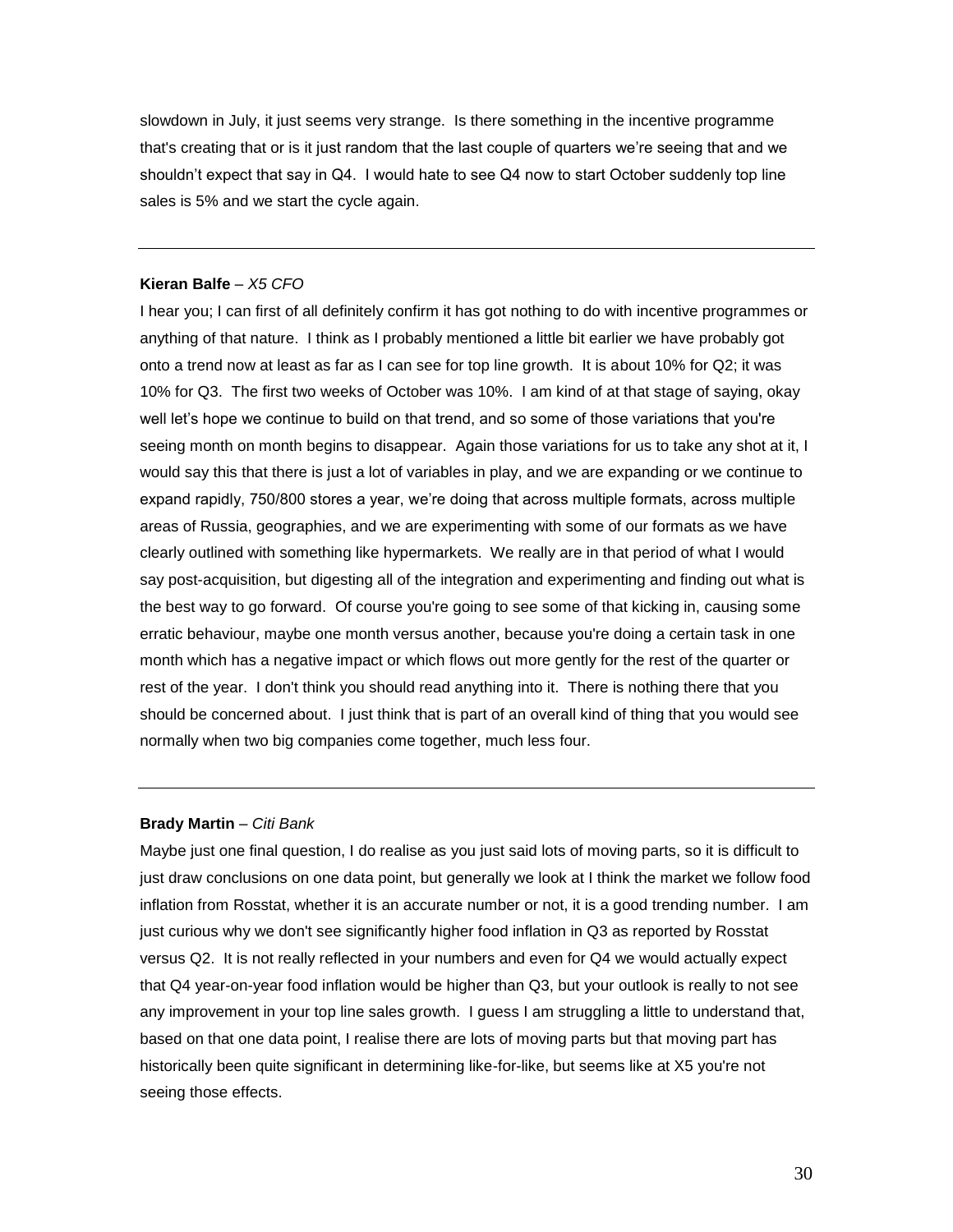As for what I would say to that is that we have seen, I am referring now here to the like-for-like dynamics in page 5 of the presentation that was posted during the call. I am looking at the supermarkets like-for-like growth it goes from negative 5 to negative 1 or basically flat at 0.5, and I am looking at hypermarkets which went from negative 16 to negative 8 and what have you. we are seeing some positive like-for-like dynamics but in the end of the day it comes down to this, I suppose Rosstat and the inflation numbers are there, but then the question is how do you react to them. I suppose as I said earlier no retailer can sustain producer inflation being passed through without ultimately passing it through to the consumer. The question is the timing of that. obviously one of the advantages of being as big as X5 is that w have a lot of power with our suppliers and that is great from a consumer perspective because it means we can negotiate with the supplier to try and hold off the impact of that inflation being passed through from the producer to us as long as possible. Obviously that allows us to have certain benefits by passing that through to the consumer, in order to try and give the best deal in town.

We don't necessarily see an exact tracking on a monthly basis or even on a quarterly basis between what is going on in Rosstat information in terms of inflation consumer-wise and what is going on in our shelves. I think if you were to take a look at that over a longer period of time, what you would definitely see for all the successful retailers in the country is that if inflation is occurring in the country, food inflation, then you will see that inflation being passed through, otherwise the bottom line would be nuked, and from our perspective we have been very good at being able to pass that through to the consumer over time, but we have always tried to delay that as much as possible so as to cut the best deal for the consumer as possible.

#### **Brady Martin** – *Citi Bank*

That makes sense. I actually look at your traffic numbers, I guess if we could exclude soft discounters which had their own issues, towards the end of the quarter, and then I think everything you said makes sense for supermarkets, hypermarkets to actually get better traffic by slowing the inflation pass through. That makes sense. Really the challenge is discounters underperformed as the quarter went on, as opposed to more than half your business. I understand you now.

#### **Ivan Kusch** – *VTB Capital*

Hello. Kieran, Stephan, a rather big picture question. If I get you right the current and continuing trading weakness of the Company including top line weakness is due to the fact that the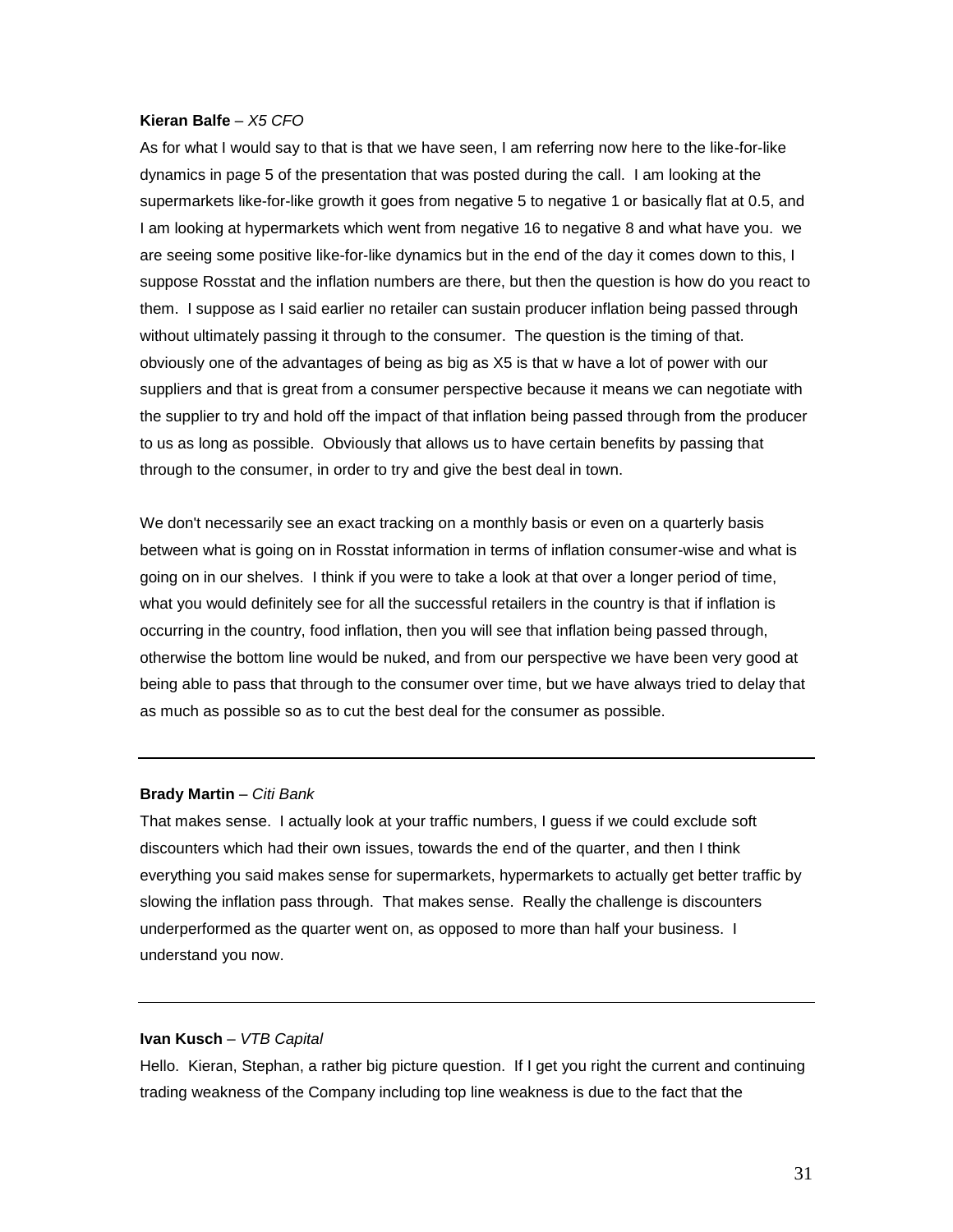Company pulled four companies together in the last several years which are quite different, so to me it seems quite obvious that if you are losing traffic like 2, 3, 4, 5% every quarter, there is definitely something wrong with the stores as such. I mean if people are just running out. The question is whether this logic is shared by management or not, so if you agree or not. If you do, do you have a clear understanding internally within the Company what is wrong with the stores. Could you list like three or five or whatever reasons which are not working within the stores, why they are bad, and why people are running out. Thank you very much.

#### **Kieran Balfe** *– X5 CFO*

Thanks a lot for the question. Perhaps the simplest way of addressing it is just to go directly to slide 6 of the presentation which we posted on the net and that pretty much lays out the year-todate total Rouble sales traffic and basket. I don't think we are in a situation where there are mass defections from our stores. I think that is a hyperbole that is probably not necessary. I think if we really look at the traffic growth, I see July, August and September being up 17, 14, and 12 in soft discounters, I see supermarkets being 1 and 4, and I see July to September going from -6 to -2 in hypermarkets. From a traffic perspective I think things are moving in the right direction, and again if I break it down to the like-for-like which is on page 7 we see in supermarkets -6, -5 and -4 and in hypermarkets -10 to -5 over the same quarter. I would agree with you that if there were mass defections from our stores on a long-term basis that we would have a problem but I don't think that is what the data says. I think if you look at the overall traffic that is appearing in our stores over the last 9 months or what have you, you see a very consistent trend northwards. This is a question as always of balancing the organic growth, versus the need to reinvest in the stores that have already been opened, and ensure that they mature appropriately and focus on the assortment and pricing and promo which is the bread and butter of all of our operations and make sure that we're providing the consumer, meeting the value proposition that we have laid out there. The fact of the matter is we're one of the leading retailers in the country and will continue to be for many, many years. I don't think that this is a case of are there things that are causing this dramatic outflow. First of all I am not seeing the outflow and secondly I think there is always room to improve, but I think it is in question of more incremental improvement rather than revolution.

I don't know whether that addresses your question or not.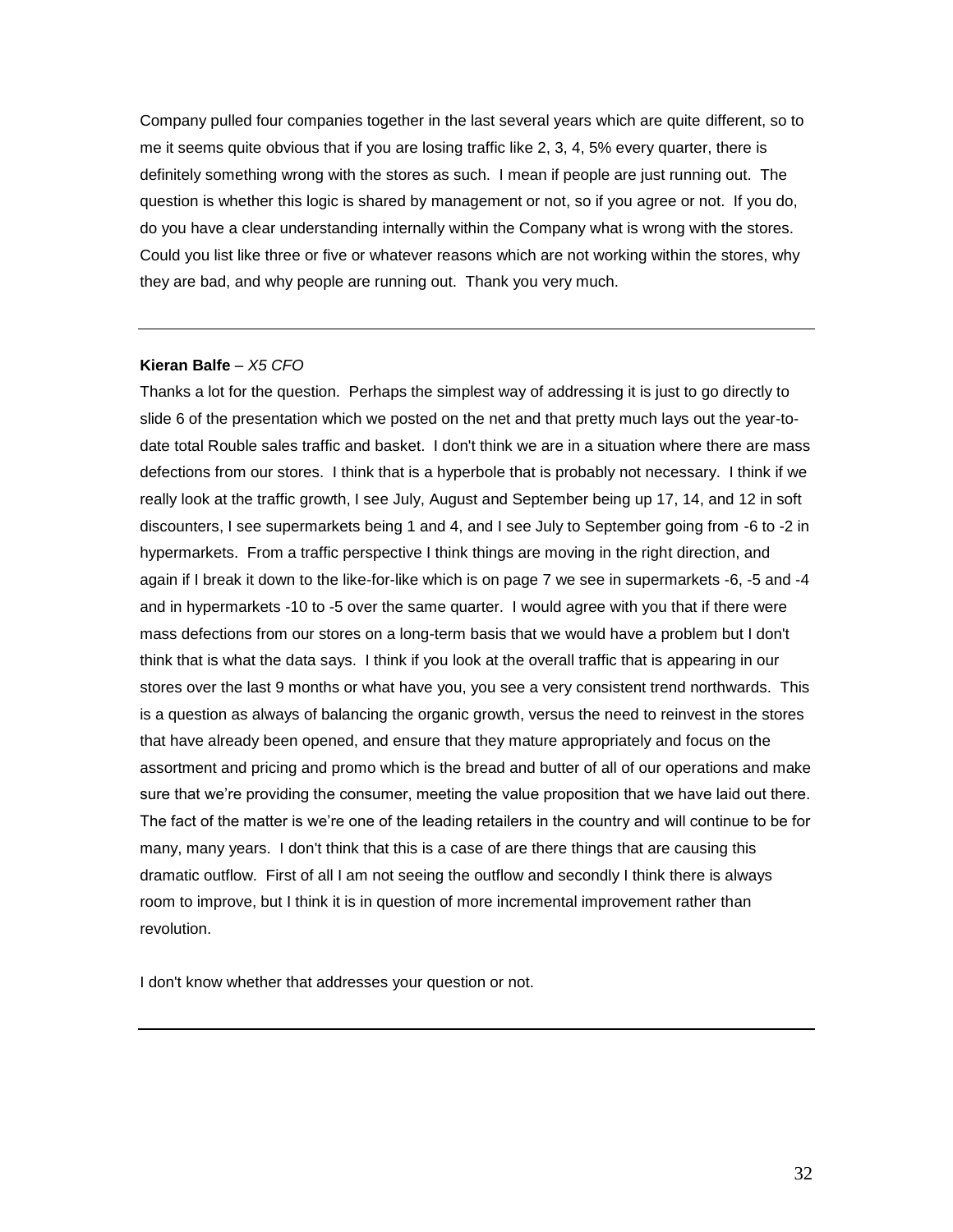#### **Patrick Shields** – *Wood & Co*

Just coming back to the promotional side, you characterised it as sort of central to your DNA. I think it was this time last year when we were talking about the first like-for-like disappointments that you said that because of the disruptive and rapid changes that the Company was undergoing that the promotional activity had more or less ground to a halt, I think is how you characterised it. are you saying that we are now up to full speed with promotional activity, and if so are you disappointed with the impact that that has had, because I think at the beginning of the year or certainly when we were talking around the fourth quarter or the first quarter the fact that you would be ramping up the promotional activity again was going to be one of the legs that was going to underpin better sales growth, accelerating sales growth, accelerating like-for-like. I just wonder whether you feel that the promotional activity is resonating as you would like it to with your customers or not or there is still some work to do.

# **Kieran Balfe** *– X5 CFO*

Well Patrick being very honest there will always be some work to do, but let's take the question in pieces and lets go back to last year and what that meant and what have you. Last year was, if there was ever going to be a revolutionary year in X5s history it was last year because we were basically doing several things simultaneously which the Company hadn't done before. I guess when we looked at the total number of stores at the central and north-west regions and the total number in the country by the end of 2010, it was about 1,800 and when we look at it this year, by the end of Q1 it was already over 3,000 and by the end of this year it will be closer to 4,000.

What was happening was very simple that in the space of a very short period of time, basically 24 months we were doubling the size of the operation in X5, and the biggest part of that fell on 2011 where in one year we put out about 1,200 stores, over 600 of those coming through with an acquisition which was integrated within nine months which is an exceptional performance by any standards and we then put another 550 stores on that, so we were doing somewhere around 3 stores a day, four stores a day depending on the day you were looking at it. We were opening those stores, and so that was a rapid expansion which to that point hadn't been achieved in Russia by anyone. That did cause certain issues with the promo last year, and certainly by the time we had hit Q3 we had some issues. I think as we have gone into this year, what I could confirm is that the promo has become much more normalised, the plans are much more regular and there promo was set that the beginning of this year, we followed those promo plans very well, because of our increased size and what have you have received extreme, or exceptional support from our food suppliers, and so from that point of view, I think this year the promo has just worked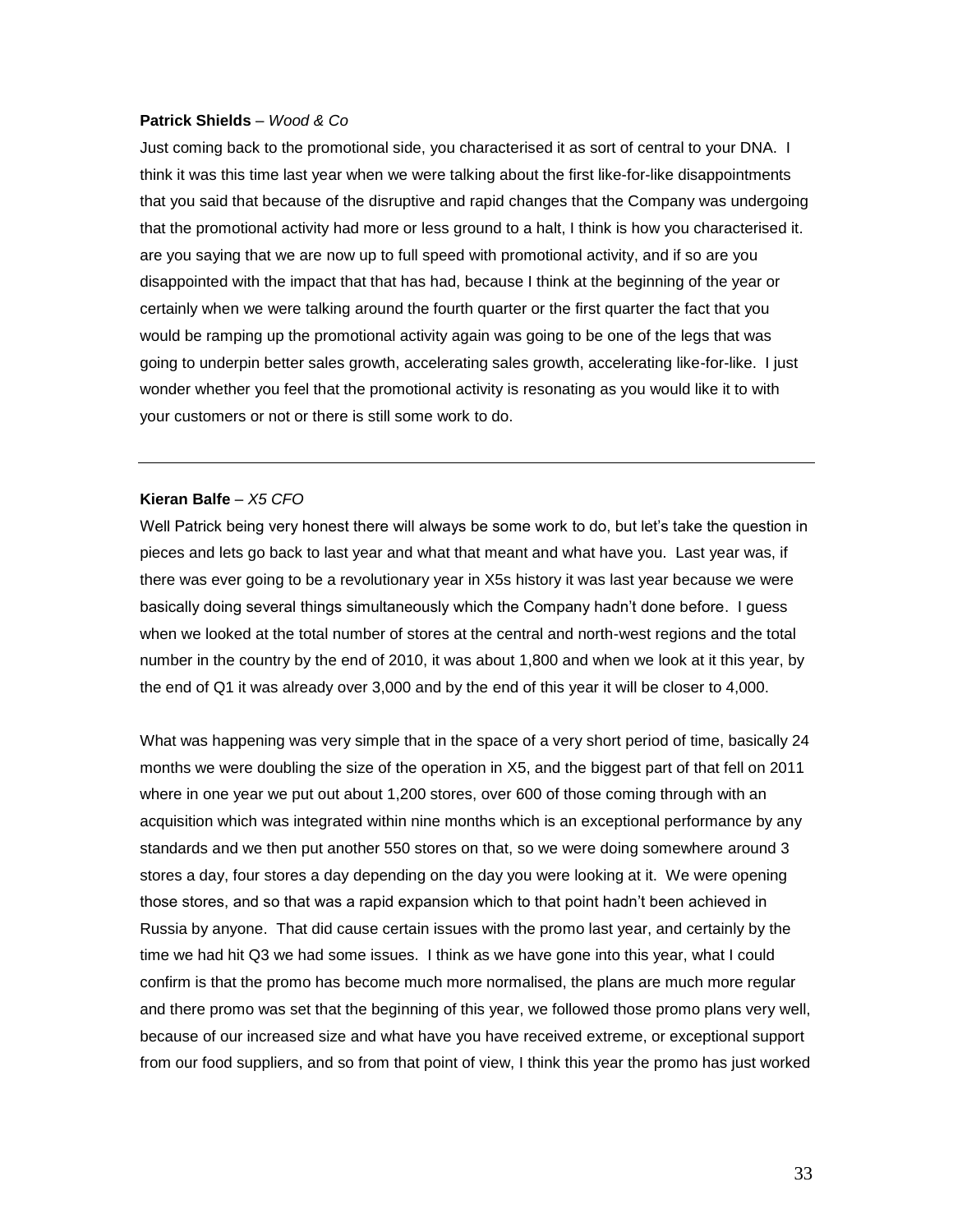much more smoothly than it did with the huge step up in change in terms of size that we had last year.

In terms of is there room for improvement or what do we expect or what have you, there is of course always room for improvement. Promo is really an opportunity for a supplier to showcase his or her goods and it should be neutral from a P&L point of view if done properly. I think we need to continue to ensure that the promos we do are relevant to the consumer and that they are self-financing and I think there is always more work to be done in those areas. It never really ends, because promo will, although everyday low prices is obviously very much a part of the DNA of something like our discounters, promo becomes that added benefit which you need to deliver to the consumer in order to continue to drive footfall.

I guess in summary I am happy with the promo activity for this year, much smoother than last year but there is always more work to do and that is just to make sure it is more relevant to the consumer and that it becomes always, or that it remains cost neutral for us.

# **Patrick Shields** – *Wood & Co*

One of the things that you highlighted in the second quarter was that there was some inventory clear up going on obviously as you're addressing the issues around assortment. Was that still a feature in the second quarter or are you through that process?

## **Kieran Balfe** *– X5 CFO*

Inventory clear up is going to be and remains a part of the issue in Russia for probably pretty much all retailers. I would say we have made some improvement in that area over the course of the year, but it remains and why is that the case? The assortment rotation changes over time, there are new suppliers entering the marketplace, stuff is being delisted, new stuff is being listed, all that kind of stuff, and inevitably when you get into that kind of situation you end up with a situation where you have to manage your matrix and stuff falls out of the matrix, probably quicker than it would in some place like Ireland or the UK. That said I don't think it has had any real negative impact on our results this year. We're well within the kinds of norms that we had expected. I can think with the investment in IT that we have completed over the last couple of years, putting in SAP, we have much greater visibility on where the issues are, and we can get to it much faster than we would have been able to, say 18 months ago. I think it is going to remain as part of the DNA of all retailers until the marketplace becomes more mature in Russia. I think that is the way I would see it.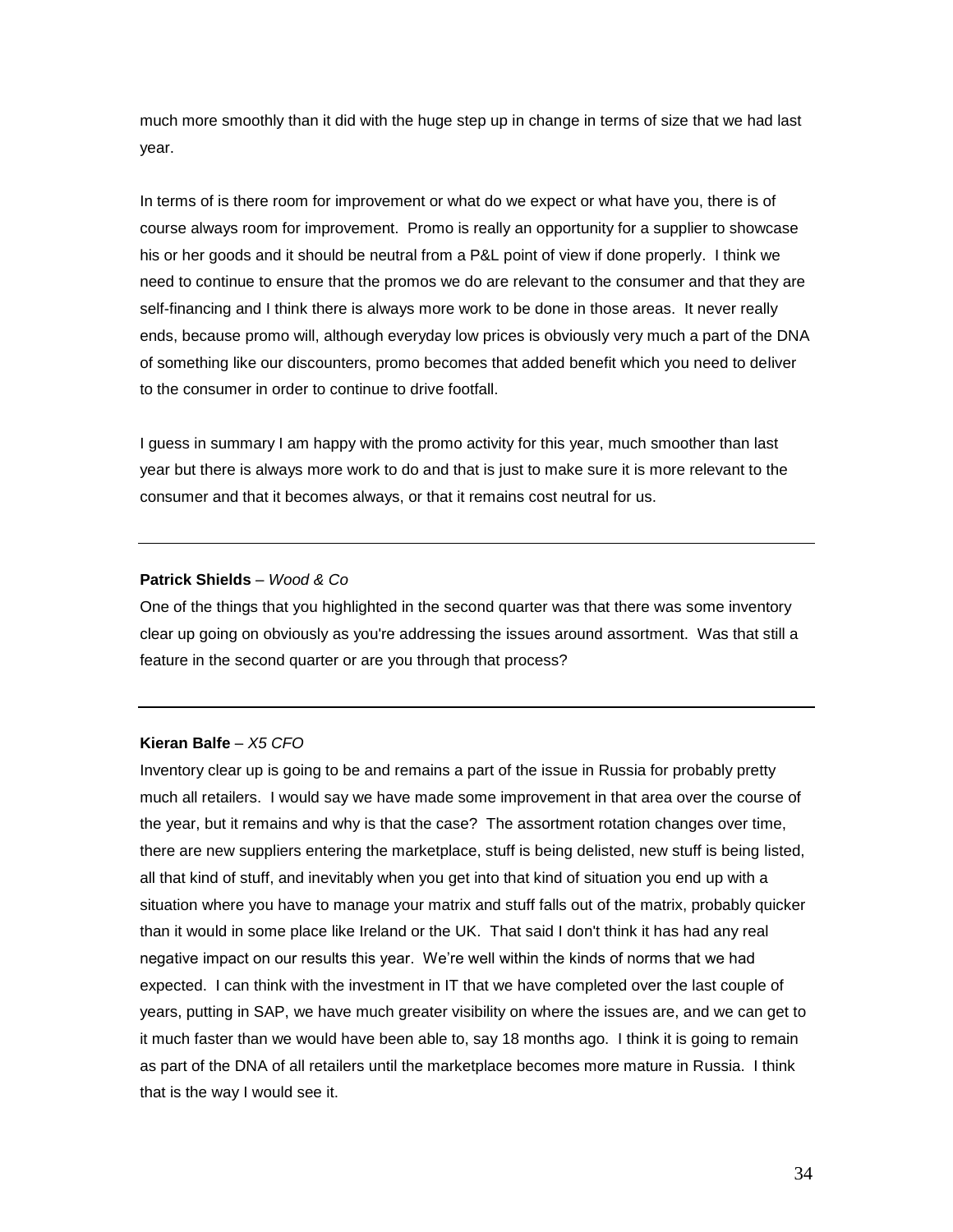## **Patrick Shields** – *Wood & Co*

Maybe you could just elaborate a little bit on where you are, or where you think you are in terms of that assortment matrix. Obviously this is something that you have highlighted as being an important platform for the operating improvement that you hope to bring through, particularly in Pyaterochka, I just wonder where you feel you are. Obviously one of the key areas that you have been focusing on, or ongoing work is supply chain relationships, renegotiation, clearly those are being done in parallel or they're linked, how far down that work or down that path have you got.

#### **Kieran Balfe** *– X5 CFO*

I guess if I was to look at it from a discounter point of view I mean probably one of the areas where it is no secret we have focused a great deal over the last 18 months and we will continue to focus is on the whole areas of fresh and particularly fruit and vegetables. I think during our last call we had talked about the logistics and how that works in relation to the importation directly of goods from overseas. I think I had probably indicated at that time that this was, although it is relatively pretty much in its infancy at this point, with something that we were focusing more and more on, partly to improve profitability over time, but perhaps equally as importantly to improve the offering to our consumers because fruit and veg not only is something that people come to your stores to buy, but when they come and buy that stuff they tend to buy lots of other things as well.

I guess in terms of the assortment, probably the biggest thing for us in terms of the discounters would be the fruit and veg and we continue to make great strides in that area and I think that is very visible during the store visits and what have you.

In terms of the other assortment matrices and what have you, I think at this stage we have pretty much decides how many SKUs we need and in what areas, but we're in the start of the negotiation period typically around this time of year with our main suppliers and of course it is always a question of what makes sense for the consumer and how well the supplier is willing to meet that. The consumers need to continue to change on a quarterly basis, annual basis and what have you. The game we're in is basically going back to our suppliers and saying you need to help us to meet those consumer needs in a better way than you have in the past. We are working very closely with our suppliers to do that, but in the end of the day that causes a certain amount of assortment churn and that is something that we have to deal with, because the consumer desires that and we have to be there ultimately in the long term for the consumer.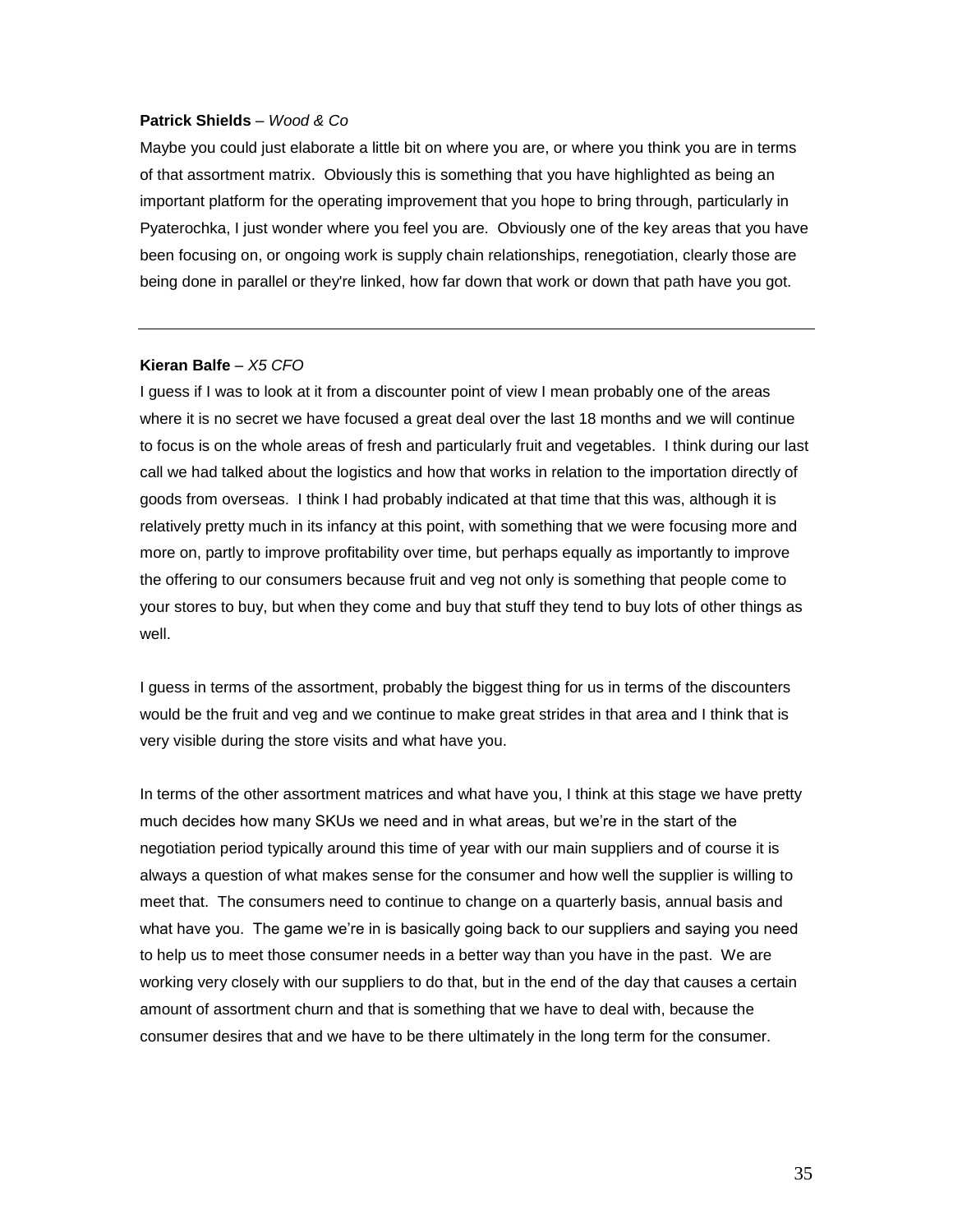In terms of the supply chain and what have you, I think what we said was that we have about 28 DCs at this stage and I think what we had said on the road show and earlier in the call was that we planned to reduce the number of DCs over time, and this would take two to three years to actually do, and we will build DCs where necessary and lease them where necessary. One thing we will insist on is to have a very strong IT platform governing all of our replenishment and that is the JDA software I had referred to earlier which is built on the back of an SAP backbone. I would say in terms of SAP going in we're finished that piece and the JDA software is due to be implemented fully by the end of July next year. In terms of the IT part of it I would expect it to be fully live by then and in terms of the rollout of the DCs I would expect us to do any construction we need to do over the next two to three years.

# **Patrick Shields** – *Wood & Co*

In other words, apart from the normal assortment innovation that any good grocer is going to do, in terms of what you need to get yourselves to a point where you're happy about the competitive flexibility you have got in terms of the assortment and value offer, what is in the assortment, we're looking at still two or three quarters more work to be done.

#### **Kieran Balfe** *– X5 CFO*

What can I say, the assortment matrix itself will be a derivative of consumer's needs, and I think one of the things which folks in general underestimate, especially folks who don't live here day to day is the speed at which consumers' needs change. I would say at this point, I am an Irish national and I would firmly say that consumers in this part of the world are a lot more fussy than they are back in Ireland and probably in most of Europe. The reality is that retail is an industry where there wasn't a retail industry 15 years ago and now suddenly we have modern retail occupying 40-45% of the space in the universe. This retail continues to evolve very rapidly in Russia, and I think it is important to say if you're going to build your formats around responding to consumer needs, then you're going to have to accept that the assortment churn that takes place as a result of that; that is very likely going to be higher than in the UK, France, Germany and what you, and we will continue to deal and we will continue to deal with that level of churn because the most important thing for us is to be close to the consumer and satisfy his or her needs. That is what will happen.

In terms of when does that end, I guess that is the question you're asking, is that one quarter, two quarters, three quarters, I would say it is an ongoing process, and as the industry begins to mature more, you will see less and less churn on the assortment, but it will still be at rates higher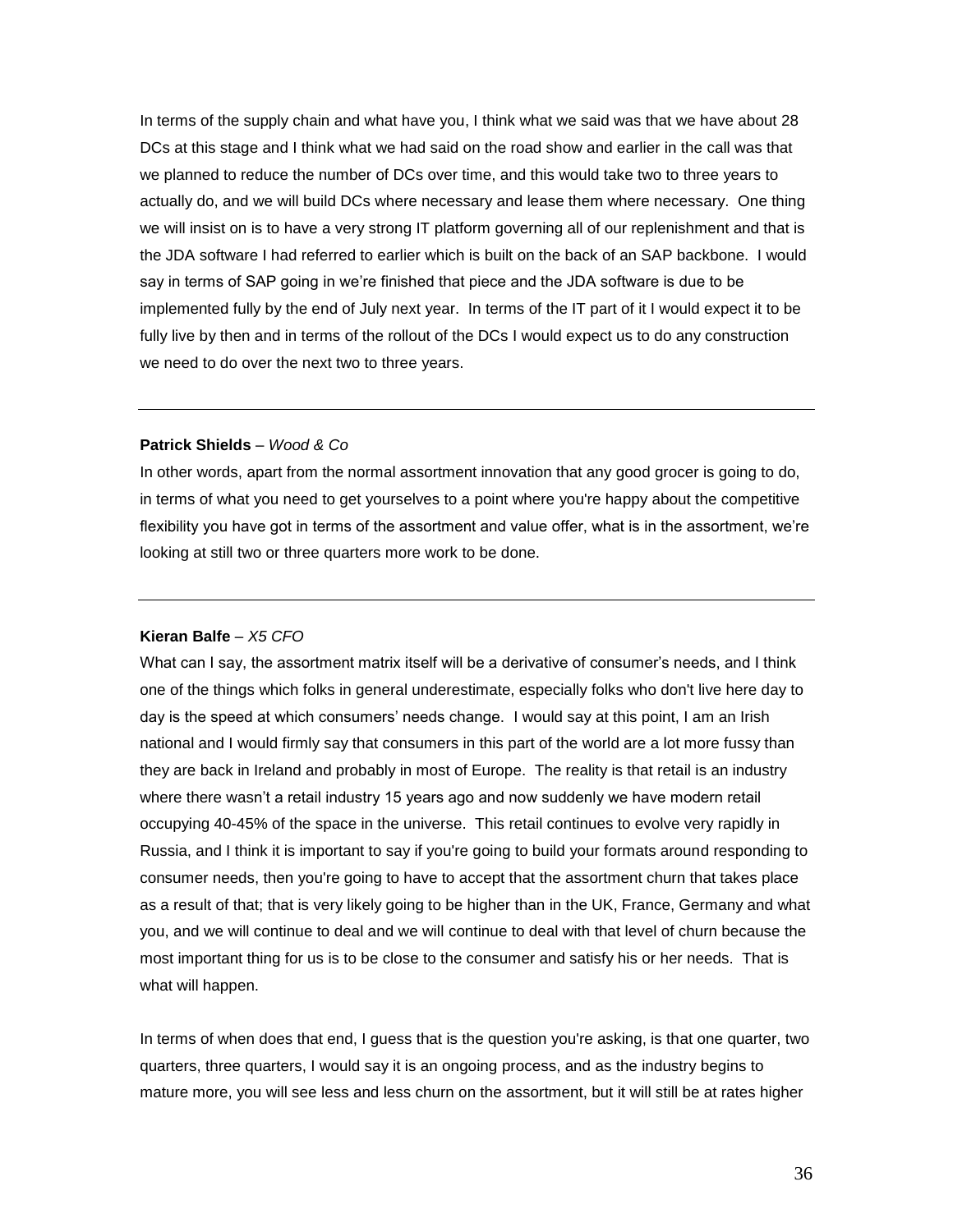than what you would be used to in other parts of Europe, I think for the foreseeable future, and not just in X5, but I think across most retailers.

# **Patrick Shields** – *Wood & Co*

I think most people have faith that you're doing the right things to try and address these issues. It is just it is clear both from the historic performance hitherto and if we look around at your competitors in the market there are other people that appear to be doing it better than you. It is just trying to get a sense of when you think you're going to be on a kind of, the right operational level to be competitive in the market. At the moment you have got a very competitive market and you're having to deal with some operational issues that are specific challenges to X5 in its current state. It is just trying to understand how far down that process you are. I think you have answered that part.

# **Yulia Gerasimova** – *Goldman Sachs*

Good afternoon, just a follow up on your new sales guidance. You said you're expecting 7-9%, I mean 9% looks reasonable, given like assuming that the trend we saw in the second and third quarter with 10% sales growth will remain stable and will continue in the fourth quarter, but if I am plugging in 7% for the full year, this means that you're kind of assuming that it could be just 4% growth in the fourth quarter. Is this something that you think really is possible and it means that you believe that like-for-like can worsen in the fourth quarter and lead to a slowdown of sales growth in the fourth quarter, or why did you say that it could be 7% then. That is my question, thank you.

# **Kieran Balfe** *– X5 CFO*

I think in essence it is probably down to a couple of things. one, we have grown for the first nine months of this year at just north of 8%, so what I am saying is that somewhere between 7 and 9 is very likely where we're going to come out at the end of the year. If you look at the kind of 10% or double digit growth rates that we have had in Q2, Q3 and for the first couple of weeks in Q4 that would tend to lead to that conclusion as well if you project that forward. I have also looked at the seasonality and what have you of what goes on in our business here and I think if you look at Q4 versus Q3 last year you will see about a 17.5% increase quarter-on-quarter. If you plug those numbers into the model you will see that we grow in and around the 7-9% range as well. We're kind of looking at this from different angles, I don't want to try pin it down further than that